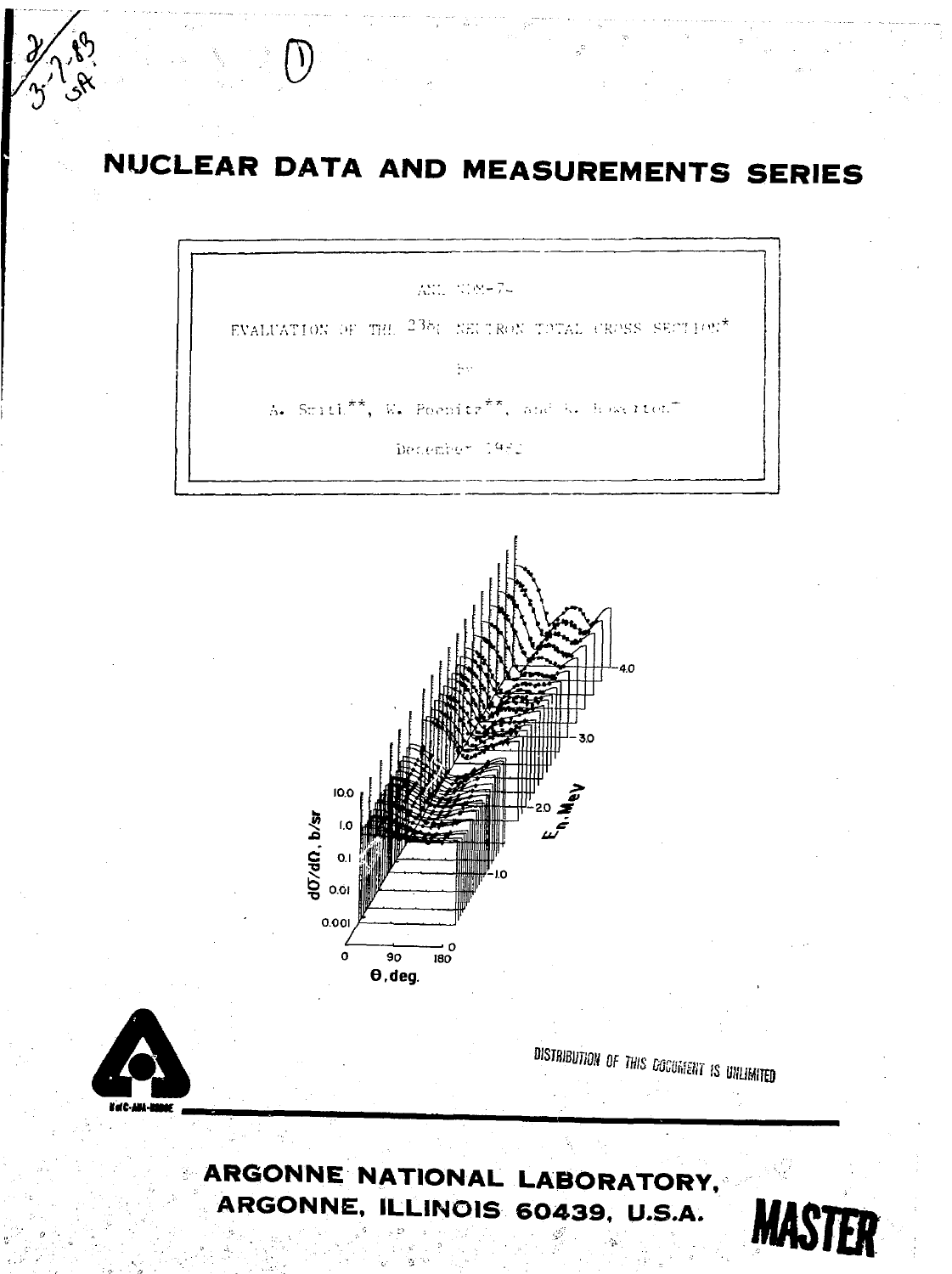The facilities of Argonne National Laboratory are owned by the United States Government. Under the terms of a contract (W-31-109-Eng-38) among the U. S. Department of Energy, Argonne Universities Association and The University of Chicago, the University employs the staff and operates the Laboratory in accordance with policies and programs formulated, approved and reviewed by the Association.

#### MEMBERS OF ARGONNE UNIVERSITIES ASSOCIATION

The University of Arizona Carnegie-Mellon University Case Western Reserve University The University of Chicago University of Cincinnati Illinois Institute of Technology University of Illinois Indiana University The University of Iowa Iowa State University

The University of Kansas Kansas State University Loyola University of Chicago Marquette University The University of Michigan Michigan State University University of Minnesota University of Missouri Northwestern University University of Notre Dame

The Ohio State University Ohio University The Pennsylvania State University Purdue University Saint Louis University Southern Illinois University The University of Texas at Austin Washington University Wayne State University The University of Wisconsin-Madison

#### **•NOTICE-**

This report was prepared as an account of work sponsored by the United States Government. Neither the United States nor the United States Department of Energy, nor any of their employees, nor any of their contractors, subcontractors, or their employees, makes any warranty, express or implied, or assumes any legal liability or responsibility for the accuracy, completeness or usefulness of any information, apparatus, product or process disclosed, or represents that its use would not infringe privately-owned rights. Mention of commercial products, their manufacturers, or their suppliers in this publication does not imply or connote approval or disapproval of the product by Argonne National Laboratory or the U. S. Department of Energy.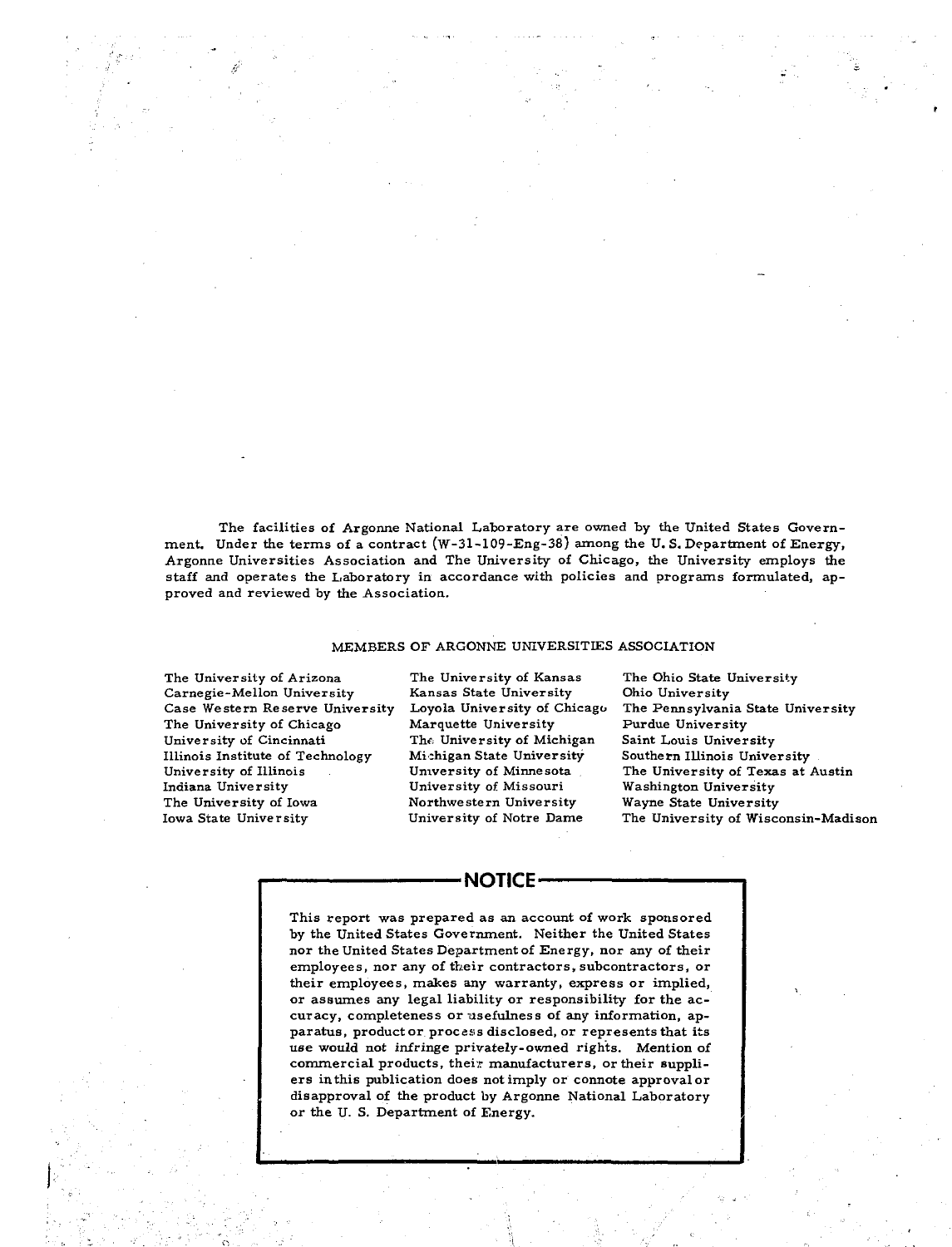**ANL/NDH—74 DE83 007898**

# ANL/NDM-74

# EVALUATION OF THE 238U NEUTRON TOTAL CROSS SECTION\*

by

A. Smith<sup>\*\*</sup>, W. Poenitz<sup>\*\*</sup>, and R. Howerton<sup>+</sup>

December 1982

## **DISCLAIMER**

**This report was prepared as an account nf work sponsored by an agency of the United States Government. Neither the United States Government nor any agency thereof, nor any of their employees, makes any warranty, express or implied, or assumes any legal liability or responsibility for the accuracy, completeness, or usefulness of any information, apparatus, product, or process disclosed, or represents that its use would not infringe privately owned rights. Reference herein to any specific commercial product, process, or service by trade name, trademark, manufacturer, or otherwise does not necessarily constitute or imply its endorsement, recommendation, or favoring by the United States Government or any agency thereof. The views and opinions of authors expressed herein do not necessarily state or reflect those of the United States Government or any agency thereof.**

\*This work supported by the U.S. Department of Energy \*\*Argonne National National Laboratory <sup>+</sup>Lawrence Livermore National Laboratory

> Applied Physics Division Argonne National Laboratory 9700 South Cass Avenue Argonne, Illinois 60439 USA

#### **H0TX3E**

**PORTIONS OF THIS REPORT ARE ILLEGIBLE.** T+ **DISTRIBUTER OF THIS DICUMENT IS CWILIMITED** has been reproduced from the best available **copy to permit the broadest possible available** 

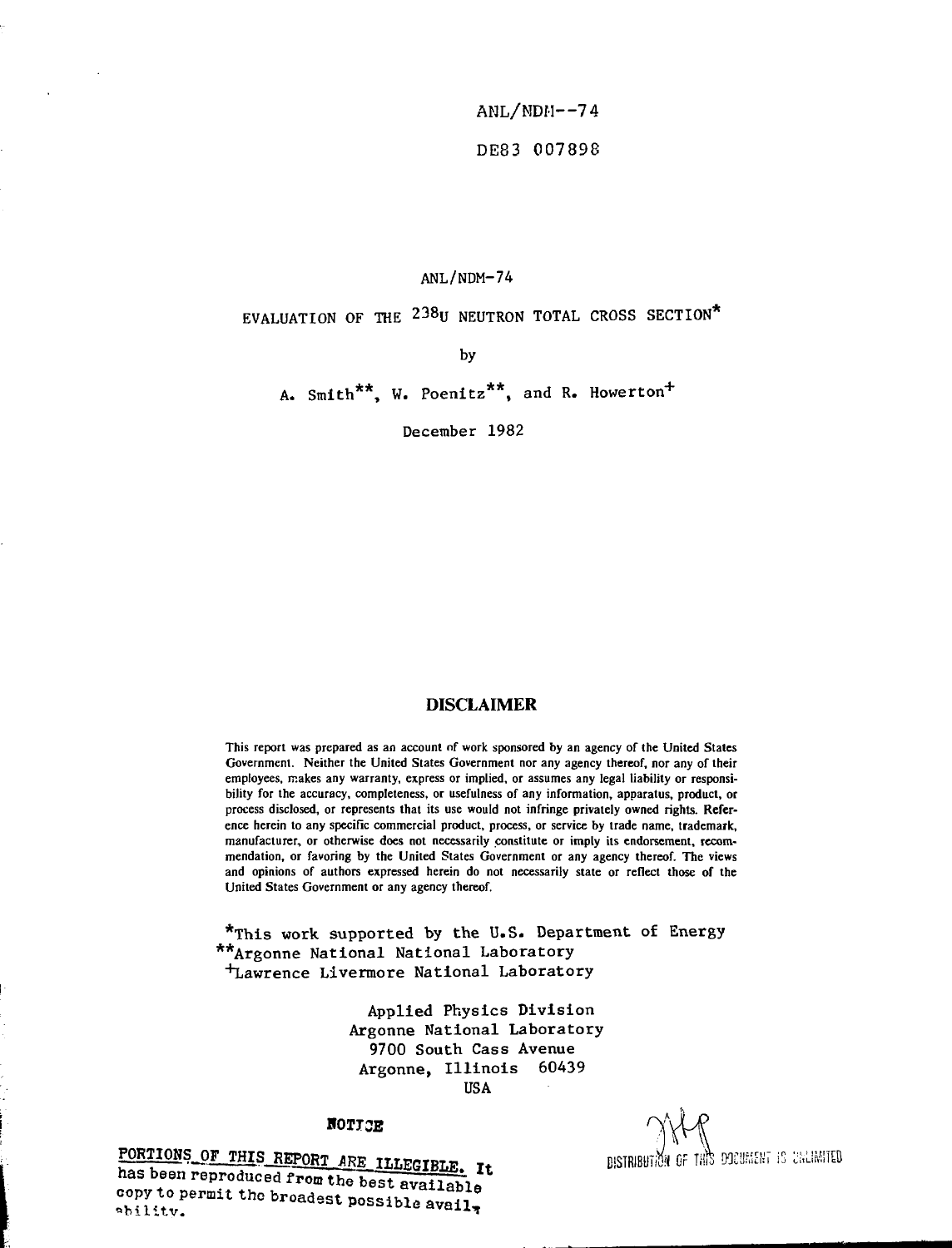#### NUCLEAR DATA AND MEASUREMENTS SERIES

The Nuclear Data and Measurements Series presents results of studies in the field of microscopic nuclear data. The primary objective is the dissemination of information in the comprehensive form required for nuclear technology applications. This Series is devoted to: a) measured microscopic nuclear parameters, b) experimental techniques and facilities employed in measurements, c) the analysis, correlation and interpretation of nuclear data, and d) the evaluation of nuclear data. Contributions to this Series are reviewed to assure technical competence and, unless otherwise stated, the contents can be formally referenced. This Series does not supplant formal journal publication but it does provide the more extensive information required for technological applications (e.g., tabulated numerical data) in a timely manner.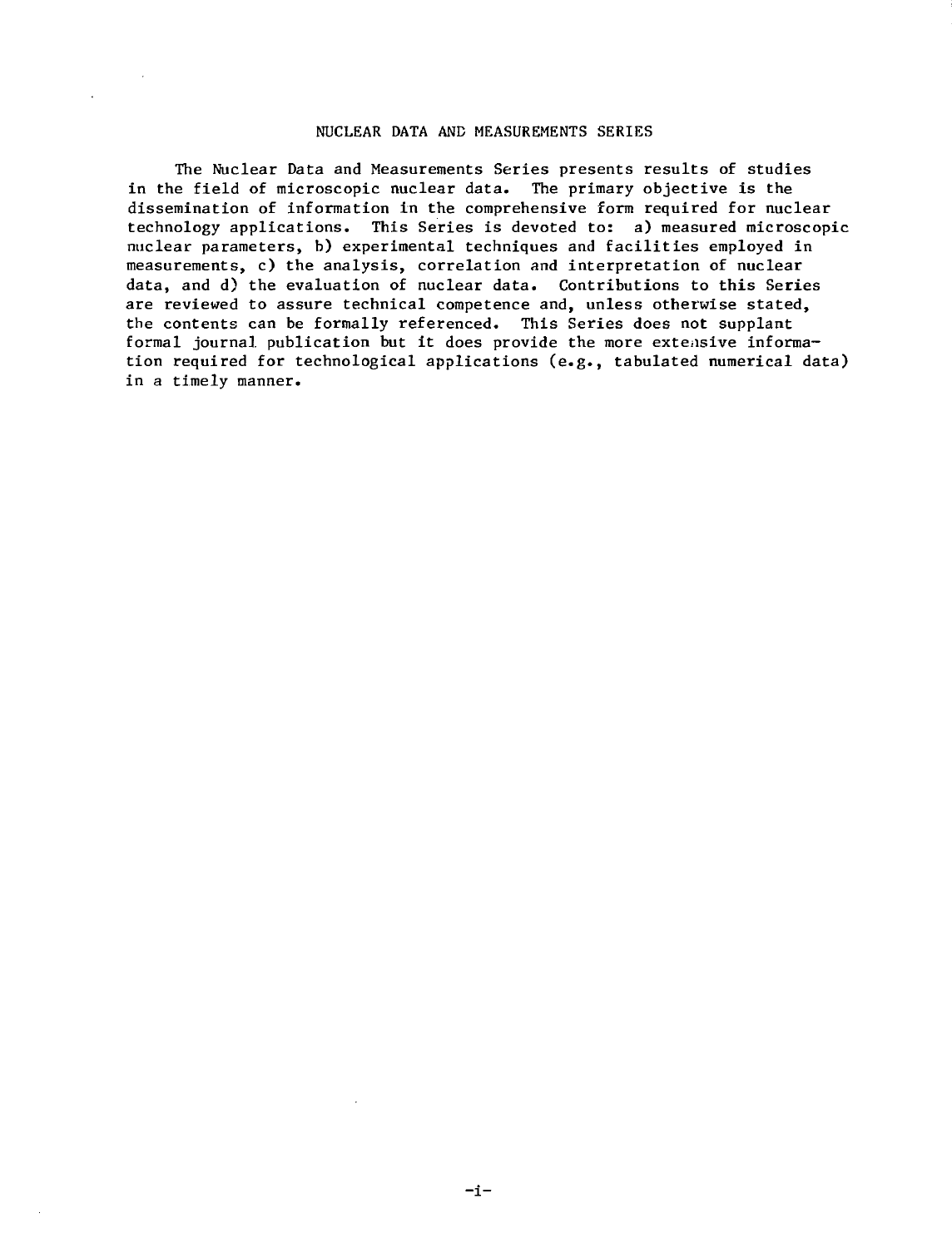OTHER ISSUES IN THE ANL/NDM SERIES ARE:

- ANL/NDM-1 Cobalt Fast Neutron Cross Sections-Measurement and Evaluation by P. T. Guenther, P. A. Moldauer, A. B. Smith, D. L. Smith and J. F. Whalen, July 1973.
- ANL/NDM-2 Prompt Air-Scattering Corrections for a Fast-Neutron Fission Detector:  $E_n \leq 5$  MeV by Donald L. Smith, September 1973.
- ANL/NDM-3 Neutron Scattering from Titanium; Compound and Direct Effects by E. Barnard, J. deVilliers, P. Moldauer, D. Reitmann, A. Smith and J. Whalen, October 1973.
- ANL/NDM-4 90Zr and 92Zr; Neutron Total and Scattering Cross Sections by P. Guenther, A. Smith and J. Whalen, July 1974.
- ANL/NDM-5 Delayed Neutron Data Review and Evaluation by Samson A. Cox, April 1974.
- ANL/NDM-6 Evaluated Neutronic Cross Section File for Niobium by R. Howerton, Lawrence Livermore Laboratory and A. Smith, P. Guenther and J. Whalen, Argonne National Laboratory, May 1974.
- ANL/NDM-7 Neutron Total and Scattering Cross Sections of Some Even Isotopes of Molybdenum and the Optical Model by A. B. Smith, P. T. Guenther and J. F. Whalen, June 1974.
- ANL/NDM-8 Fast Neutron Capture and Activation Cross Sections of Niobium Isotopes by W. P. Poenitz, May 1974.
- ANL/NDM-9 Method of Neutron Activation Cross Section Measurement for  $E_p =$ 5.5-10 MeV Using the  $D(d, n)He-3$  Reaction as a Neutron Source by D. L. Smith and J. W. Meadows, August 1974.
- <code>ANL/NDM-10 Cross Sections for (n,p)</code> Reactions on  $^{27}$ A $\alpha$ ,  $^{46}$ ,47,48 $_{\rm Ti}$ ,  $^{54}$ ,56 $_{\rm Fe}$ 58 Ni, 59 Co and <sup>64</sup> Zn from Near Threshold to 10 MeV by Donald L. Smith and James W. Meadows, January 1975.
- ANL/NDM-11 Measured and Evaluated Fast Neutron Cross Sections of Elemental Nickel by P. Guenther, A. Smith, D. Smith and J. Whalen, Argonne National Laboratory and R. Howerton, Lawrence Livermore Laboratory, July 1975.
- ANL/NDM-12 A Spectrometer for the Investigation of Gamma Radiation Produced by Neutron-Induced Reactions by Donald L. Smith, April 1975.
- ANL/NDM-13 Response of Several Threshold Reactions in Reference Fission Neutron Fields by Donald L. Smith and James W. Meadows, June 1975.
- ANL/NDM-14 Cross Sections for the <sup>66</sup>Zn(n,p)<sup>66</sup>Cu, <sup>113</sup>In(n,n')<sup>113m</sup>In an  $115$ In(n,n')<sup>115m</sup>In Reactions from Near Threshold to 10 MeV by Donald L. Smith and James W. Meadows, July 1975.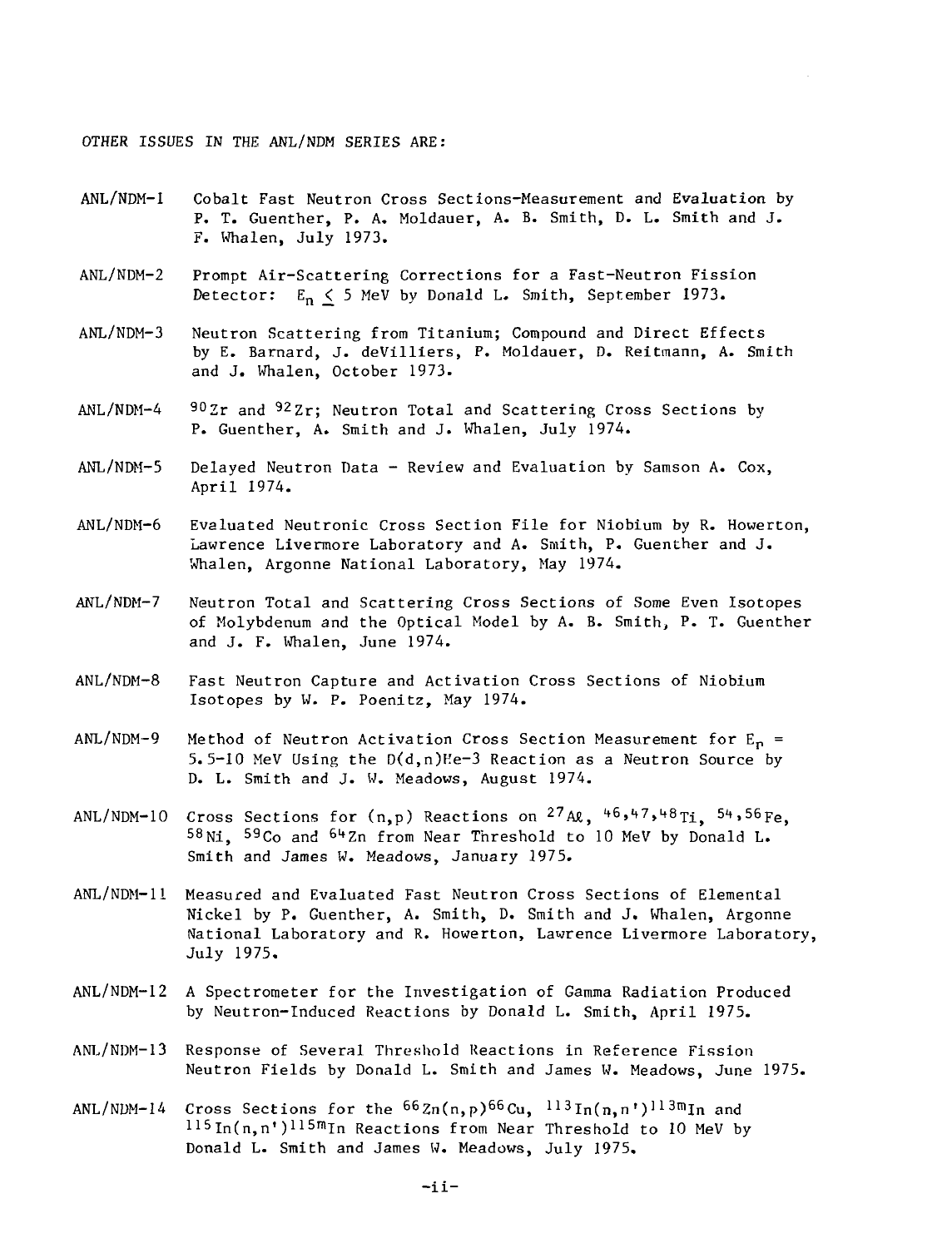- ANL/NDM-15 Radiative Capture of Fast Neutrons in <sup>165</sup>Ho and <sup>181</sup>Ta by W. P. Poenitz, June 1975.
- ANL/NDM-16 Fast Neutron Excitation of the Ground-State Rotational Band of <sup>238</sup> U by P. Guenther, D. Havel and A. Smith, September 1975.
- ANL/NDM-17 Sample-Size Effects in Fast-Neutron Gamma-Ray Production Measurements: Solid-Cylinder Samples by Donald L. Smith, September 1975.
- ANL/NDM-18 The Delayed Neutron Yield of <sup>238</sup>U and <sup>241</sup>Pu by J. W. Meadow January 1976.
- ANL/NDM<del>-</del>19 A Remark on the Prompt-Fission-Neutron Spectrum of <sup>252</sup>Cf by P. Guenther, D. Havel, R. Sjoblom and A. Smith, March 1976.
- ANL/NDM-20 Fast-Neutron-Gamma-Ray Production from Elemental Iron:  $E_n \leq$ 2 MeV by Donald L. Smith, May 1976.
- ANL/NDM-21 Note on the Experimental Determination of the Relative Fast-Neutron Sensitivity of a Hydrogenous Scintillator by A. Smith, P. Guenther and R. Sjoblom, June 1976.
- ANL/NDM-22 Note on Neutron Scattering and the Optical Model Near A=208 by P. Guenther, D. Havel and A. Smith, September 1976.
- ANL/NDM-23 Remarks Concerning the Accurate Measurement of Differential Cross Sections for Threshold Reactions Used in Fast-Neutron Dosimetry for Fission Reactors by Donald L. Smith, December 1976.
- ANL/NDM-24 Fast Neutron Cross Sections of Vanadium and an Evaluated Neutronic File by P. Guenther, D. Havel, R. Howerton, F. Mann, D. Smith, A. Smith and J. Whalen, May 1977.
- ANL/NDM-25 Determination of the Energy Scale for Neutron Cross Section Measurements Employing a Monoenergetic Accelerator by J. W. Meadows, January 1977.
- ANL/NDM-26 Evaluation of the In-115(n,n")In-l15m Reaction for the ENDF/B-V Dosimetry File by Donald L. Smith, December 1976.
- ANL/NDM-27 Evaluated (n,p) Cross Sections of <sup>46</sup>Ti, <sup>47</sup>Ti and <sup>48</sup>Ti by C. Philis and 0. Berslllon, Bruyeres-le-Chatel, France and D. Smith and A. Smith, Argonne National Laboratory, January 1977.
- ANL/NDM-28 Titanium-11: An Evaluated Nuclear Data File by C. Philis, Centre d'Etudes de Bruyéres-le-Châtel, R. Howerton, Lawrence Livermore Laboratory and A. B. Smith, Argonne National Laboratory, June 1977.
- ANL/NDM-29 Note on the 250 keV Resonance in the Total Neutron Cross Section of <sup>6</sup>Li by A. B. Smith, P. Guenther, D. Havel and J. F. Whalen, June 1977.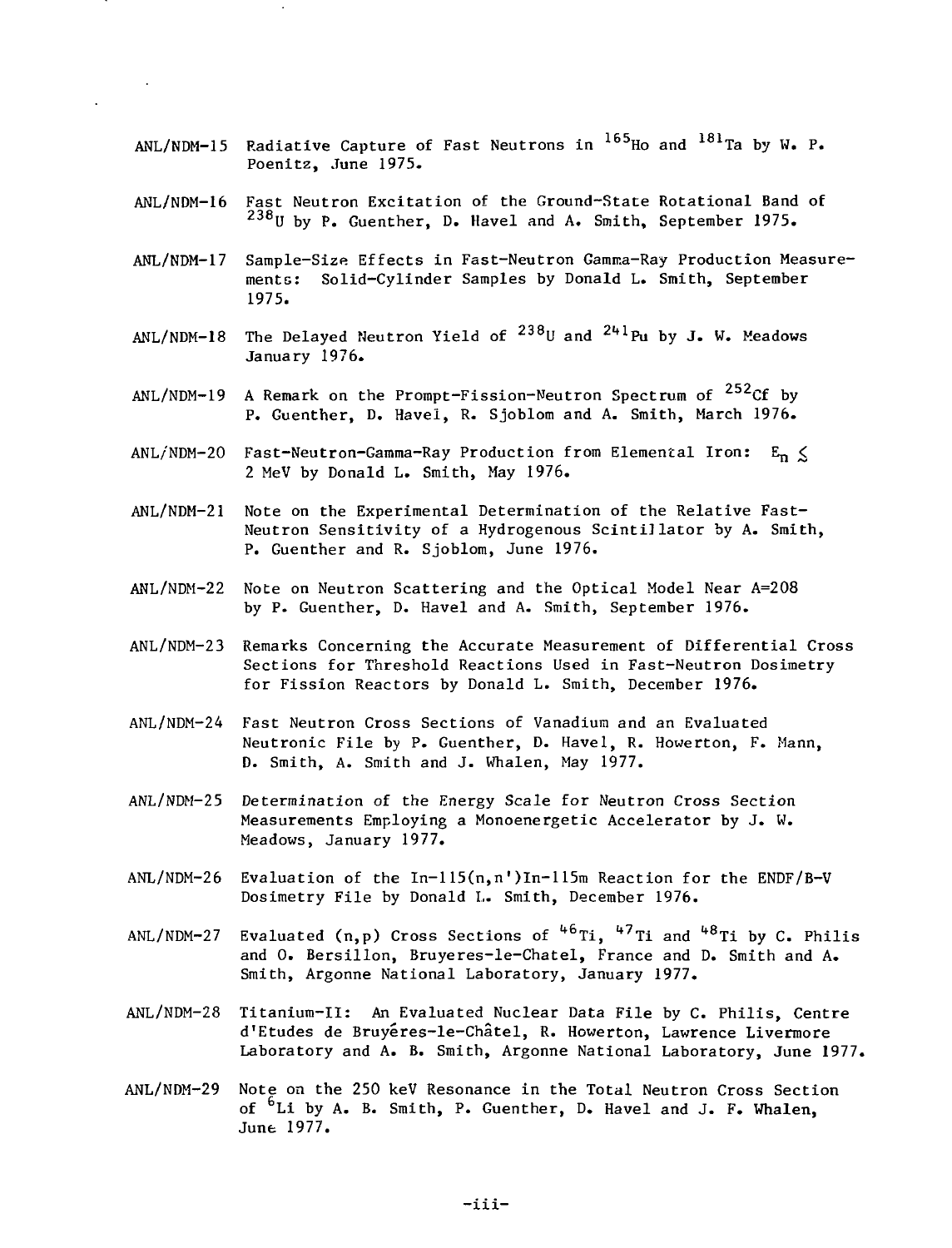- ANL/NDM-30 Analysis of the Sensitivity of Spectrum-Average Cross Sections to Individual Characteristics of Differential Excitation Functions by Donald L. Smith, March 1977.
- ANL/NDM-31 Titanium-I: Fast Neutron Cross Section Measurements by P. Guenther, D. Havel, A. Smith and J. Whalen, May 1977.
- ANL/NDM-32 Evaluated Fast Neutron Cross Section of Uranium-238 by W. Poenitz, E. Pennington, and A. B. Smith, Argonne National Laboratory and R. Howerton, Lawrence Livermore Laboratory, October 1977.
- ANL/NDM-33 Comments on the Energy-Averaged Total Neutron Cross Sections of Structural Materials by A. B. Smith and J. F. Whalen, June 1977.
- ANL/NDM-34 Graphical Representation of Neutron Differential Cross Section Data for Reactor Dosimetry Applications by Donald L. Smith, June 1977.
- ANL/NDM-35 Evaluated Nuclear Data File of Th-232 by J. Meadows, W. Poenitz, A. Smith, D. Smith and J. Whalen, Argonne National Laboratory and R. Howerton, Lawrence Livermore Laboratory, February 1978.
- $ANL/NDM-36$  Absolute Measurements of the  $^{233}$ U(n,f) Cross Section Between 0.13 and 8.0 MeV by W. P. Poenitz, April 1978.
- ANL/NDM-37 Neutron Inelastic Scattering Studies for Lead-204 by D. L. Smith and J. W. Meadows, December 1977.
- <code>ANL/NDM-38 The Alpha</code> and <code>Spontaneous Fission Half–Lives</code> of  $^{24\,2}\rm{Pu}$  by J. W. Meadows, December 1977.
- ANL/NDM-39 The Fission Cross Section of <sup>239</sup>Pu Relative to <sup>235</sup>U from 0. to 10 MeV by J. W. Meadows, March 1978.
- ANL/NDM-40 Statistical Theory cf Neutron Nuclear Reactions by P. A. Moldauer, February 1978.
- ANL/NDM-41 Energy-Averaged Neutron Cross Sections of Fast-Reactor Structural Materials by A. Smith, R. McKnight and D. Smith, February 1978.
- ANL/NDM-42 Fast Neutron Radiative Capture Cross Section of <sup>232</sup>Th by W**.** P. Poe<sup>t</sup> itz and D. L. Smith, March 1978.
- ANL/NDM-43 Neutron Scattering from <sup>12</sup>C in the Few-MeV Region by A. Smith, R. Holt and J. Whalen, September 1978.
- ANL/NDM-44 The Interaction of Fast Neutrons with <sup>60</sup>Ni by A**.** Smith**, P.** Guenther, D. Smith and J. Whalen, January 1979.
- <code>ANL/NDM-45 Evaluation</code> of  $^{235}$ U(n,f) Between 100 KeV and 20 MeV by W. P. Poenitz, July 1979.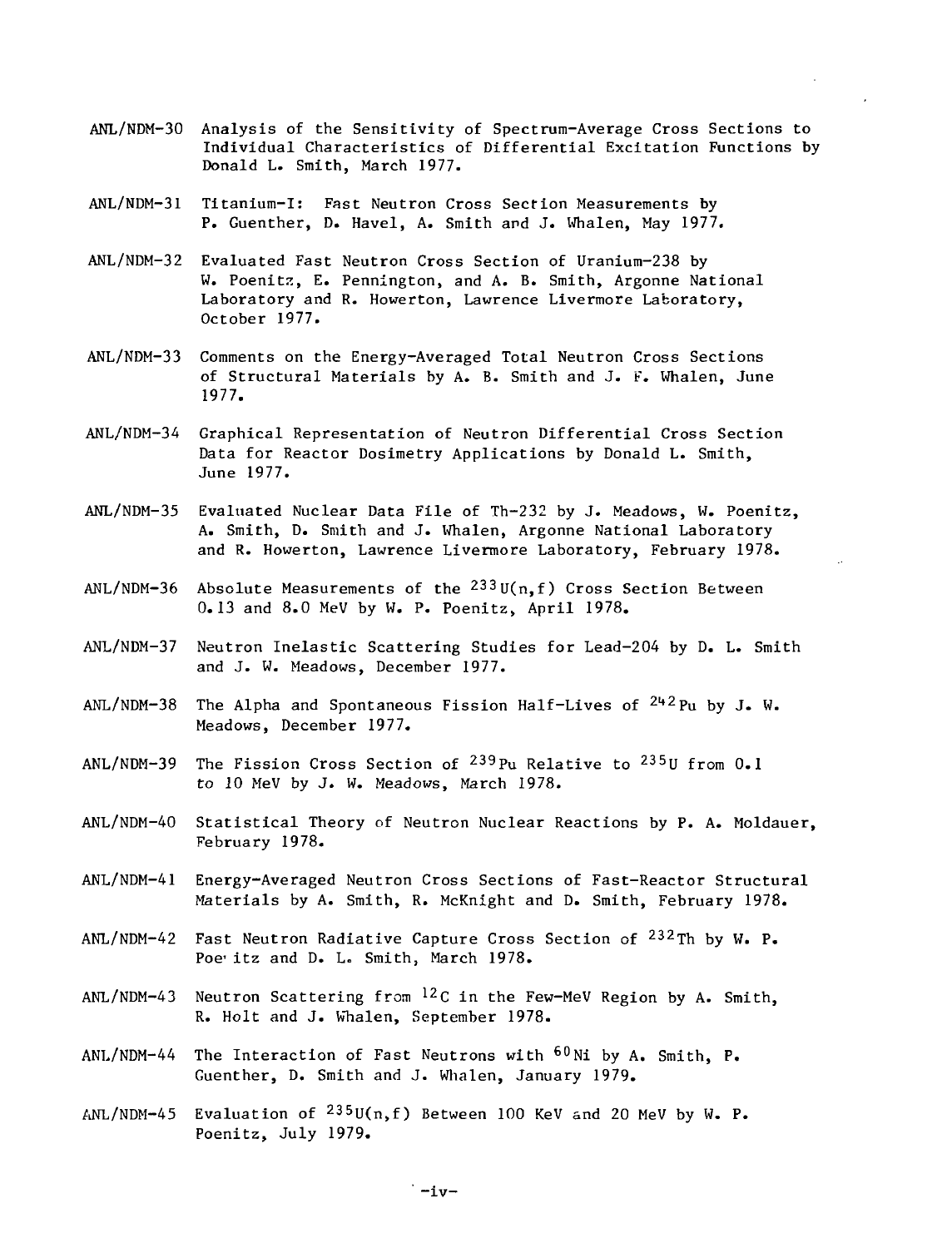- ANL/NDM-46 Fast-Neutron Total and Scattering Cross Sections of <sup>107</sup>Ag in the MeV Region by A. Smith, P. Guenther, G. Winkler and J. Whalen, January 1979.
- ANL/NDM-47 Scattering of MeV Neutrons from Elemental Iron by A. Smith and P. Guenther, March 1979.
- $ANL/NDM-48$ 235U Fission Mass and Counting Comparison and Standardization by W. P. Poenitz, J. W. Meadows and R. J. Armani, May 1979.
- ANL/NDM-49 Some Comments on Resolution and the Analysis and Interpretation of Experimental Results from Differential Neutron Measurements by Donald L. Smith, November 1979.
- ANL/NDM-50 Prompt-Fission-Neutron Spectra of <sup>233</sup>U, <sup>235</sup>U, <sup>239</sup>Pu and <sup>240</sup>I Relative to that of  $^{252}$ Cf by A. Smith, P. Guenther, G. Winkler and R. McKnight, September 1979.
- ANL/NDM-51 Measured and Evaluated Neutron Cross Sections of Elemental Bismuth by A. Smith, P. Guenther, D. Smith and J. Whalen, April 1980.
- ANL/NDM-52 Neutron Total and Scattering Cross Sections of <sup>b</sup>Li in the Few MeV Region by P. Guenther, A. Smith and J. Whalen, February 1980.
- ANL/NDM-53 Neutron Source Investigations in Support of the Cross Section Program at the Argonne Fast-Neutron Generator by James W. Meadows and Donald L. Smith, May 1980.
- ANL/NDM-54 The Nonelastic-Scattering Cross Sections of Elemental Nickel by A. B. Smith, P. T. Guenther and J. F. Whalen, June 1980.
- ANL/NDM-55 Thermal Neutron Calibration of a Tritium Extraction Facility using the <sup>b</sup>Li(n,t)<sup>4</sup>He/<sup>197</sup>Au(n,Y)<sup>198</sup>Au Cross Section Ratio for Standardization by M. M. Bretscher and D. L. Smith, August 1980.
- ANL/NDM-56 Fast-Neutron Interactions with  $^{182}$ W,  $^{184}$ W and  $^{186}$ W b P. T. Guenther, A. B. Smith and J. F. Whalen, December 1980.
- ANL/NDM-57 The Total, Elastic- and Inelastic-Scattering Fast-Neutron Cross Sections of Natural Chromium, Peter T. Guenther, Alan B. Smith and James F. Whalen, January 1981.
- ANL/NDM-58 Review of Measurement Techniques for the Neutron Capture Process by W. P. Poenitz, August 1981.
- ANL/NDM-59 Review of the Importance of the Neutron Capture Process in Fission Reactors, Wolfgang P. Poenitz, July 1981.
- <code>ANL/NDM-60</code> Neutron Capture Activation Cross Sections of  $^{94}$  Zr,  $^{96}$  Zr,  $^{98}$ ,  $^{100}$  Mo  $\,$ and <sup>110</sup>,<sup>114</sup>,<sup>116</sup>Cd at Thermal and 30 keV Energy, John M. Wyrick and Wolfgang P. Poenitz, (to be published).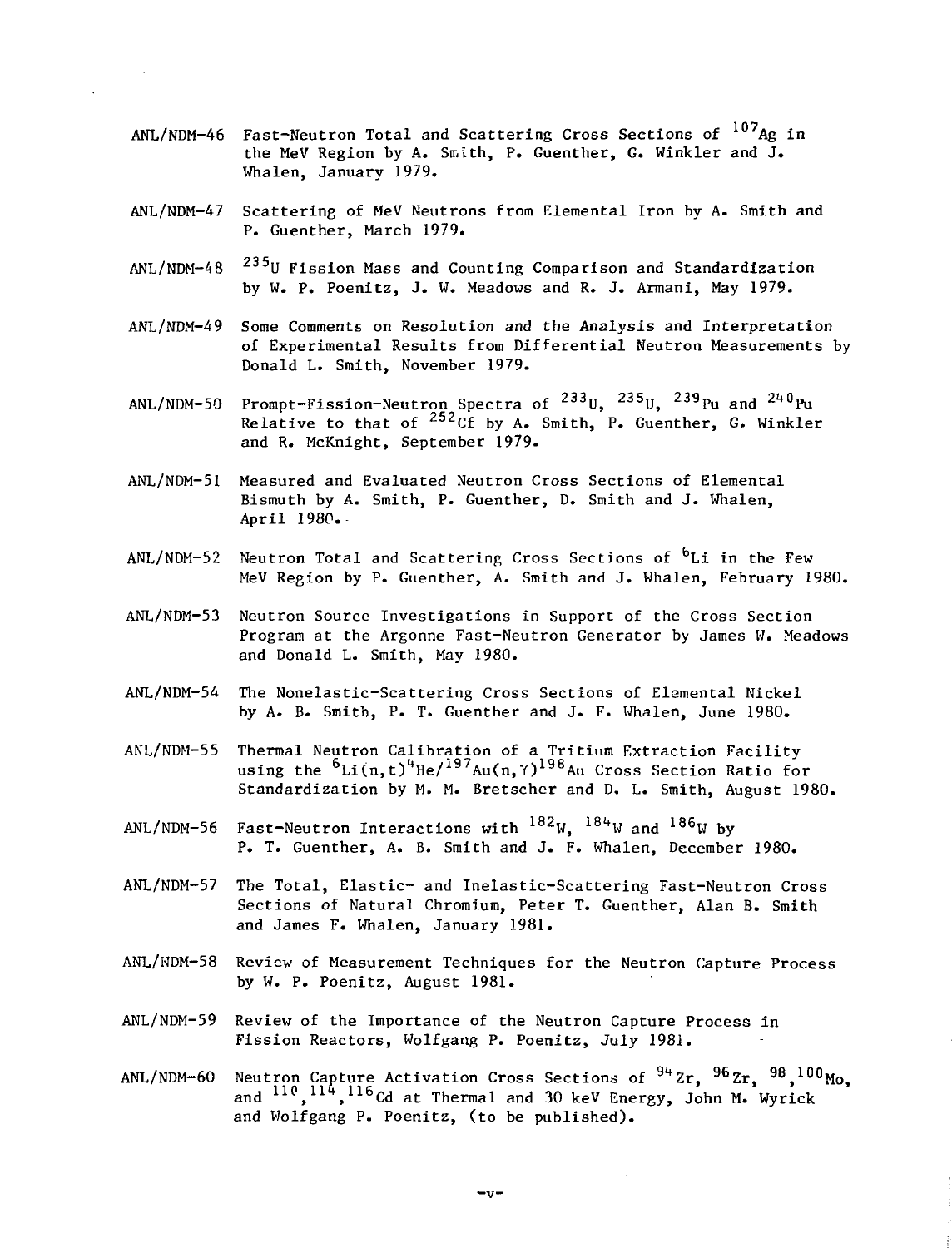- ANL/NDM<del>-</del>61 Fast-neutron Total and Scattering Cross Sections of <sup>58</sup>Ni by Carl Budtz-Jørgensen, Peter T. Guenther, Alan B. Smith and James F. Whalen, September 1981.
- ANL/NDM-62 Covariance Matrices and Applications to the Field of Nuclear Data, by Donald L. Smith, November 1981.
- <code>ANL/NDM-63 </code> On Neutron <code>Inelastic–Scattering Cross Sections</code> of  $^{232}\rm{Th}$ ,  $^{233}\rm{U}$ 235 U, 238 U, 239 U, and 239 Pu and  $240$  Pu by Alan B. Smith and Peter T. Guenther, January 1982.
- ANL/NDM-64 The Fission Fragment Angular Distributions and Total Kinetic Energies for  $^{235}$ U(n,f) from .18 to 8.83 MeV by James W. Meadows, and Carl Budtz-Jørgensen, January 1982.
- ANL/NDM-65 Note on the Elastic Scattering of Several MeV Neutrons from Elemental Calcium by Alan B. Smith and Peter T. Guenther, March 1982.
- ANL/NDM-66 Fast-neutron Scattering Cross Sections of Elemental Silver by Alan B. Smith and Peter T. Guenther, May 1982.

ý.

- ANL/NDM-67 Non-evaluation Applications for Covariance Matrices by Donald L. Smith, July 1982.
- ANL/NDM-68 Fast-neutron Total and Scattering Cross Sections of <sup>103</sup>Rh by Alan B. Smith, Peter T. Guenther and James F. Whalen July 1982.
- ANL/ND~.-69 Fast-neutron Scattering Cross Sections of Elemental Zirconium by Alan B. Smith and Peter T. Guenrher (to be published).
- ANL/NDM-70 Fast-neutron Total and Scattering Cross Sections of Niobium by Alan B. Smith, Peter T. Guenther and James F. Whalen July 1982.
- ANL/NDM-71 Fast-neutron Total and Scattering Cross Sections of Elemental Palladium by Alan B. Smith, Peter T. Guenther and James F. Whalen, June 1982.
- ANL/NDM-72 Fast-neutron Scattering from Elemental Cadmium by Alan B. Smith and Peter T. Guenther (to be published).
- ANL/NDM-73 Fast-neutron Elastic Scattering Cross Sections of Elemental Tin by Alan B. Smith, Carl Budtz-Jørgensen and Peter T. Guenther, July 1982.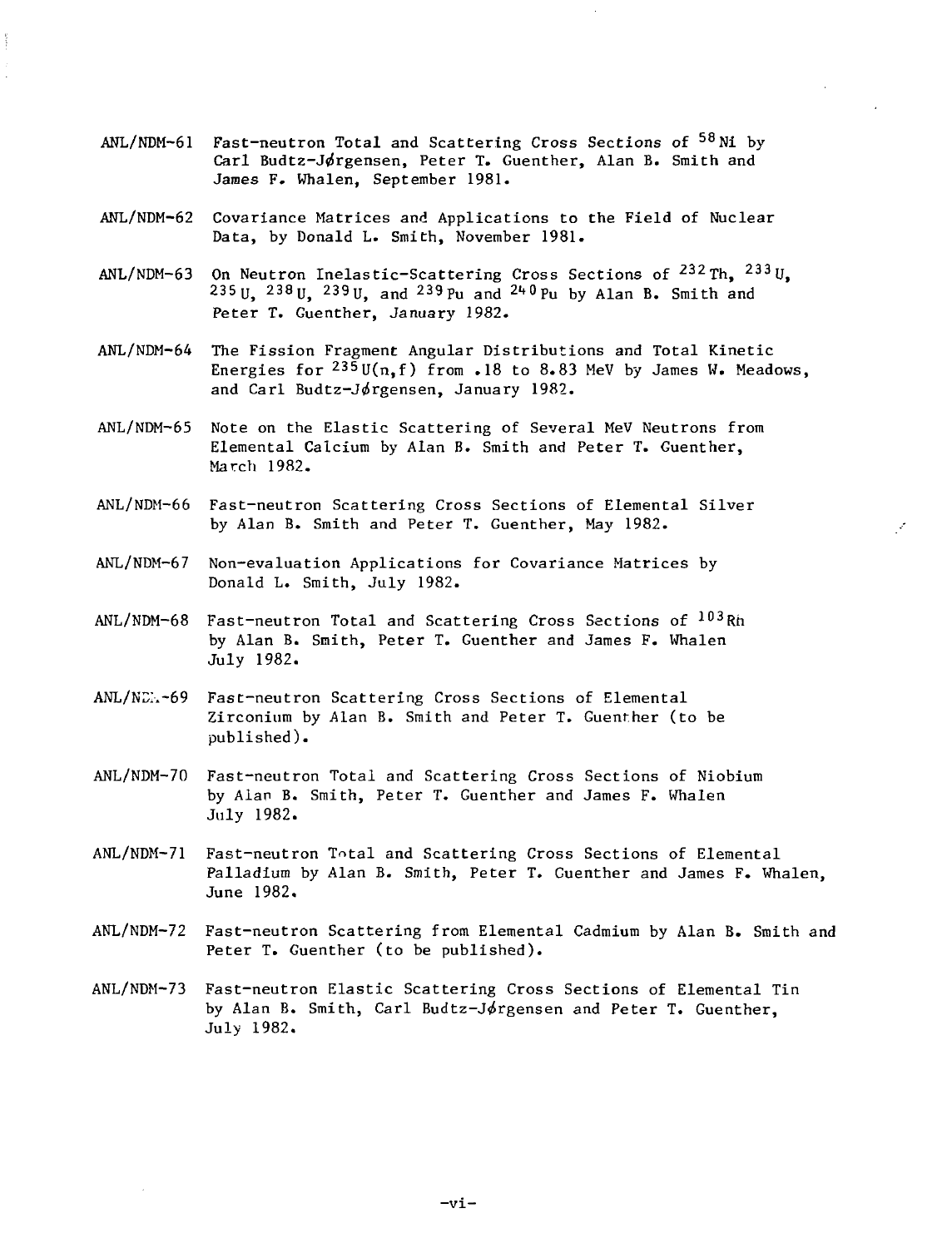# Table of Contents

 $\bar{z}$ 

| III. Evaluation Procedures and Results. 2 |
|-------------------------------------------|
| IV. Comparison with ENDF/B-V 4            |
|                                           |
|                                           |

 $\sim$ 

 $\sim$ oo giir

 $\label{eq:2} \frac{1}{\sqrt{2\pi}}\frac{1}{\sqrt{2\pi}}\frac{1}{\sqrt{2\pi}}\frac{d\omega}{2\pi}$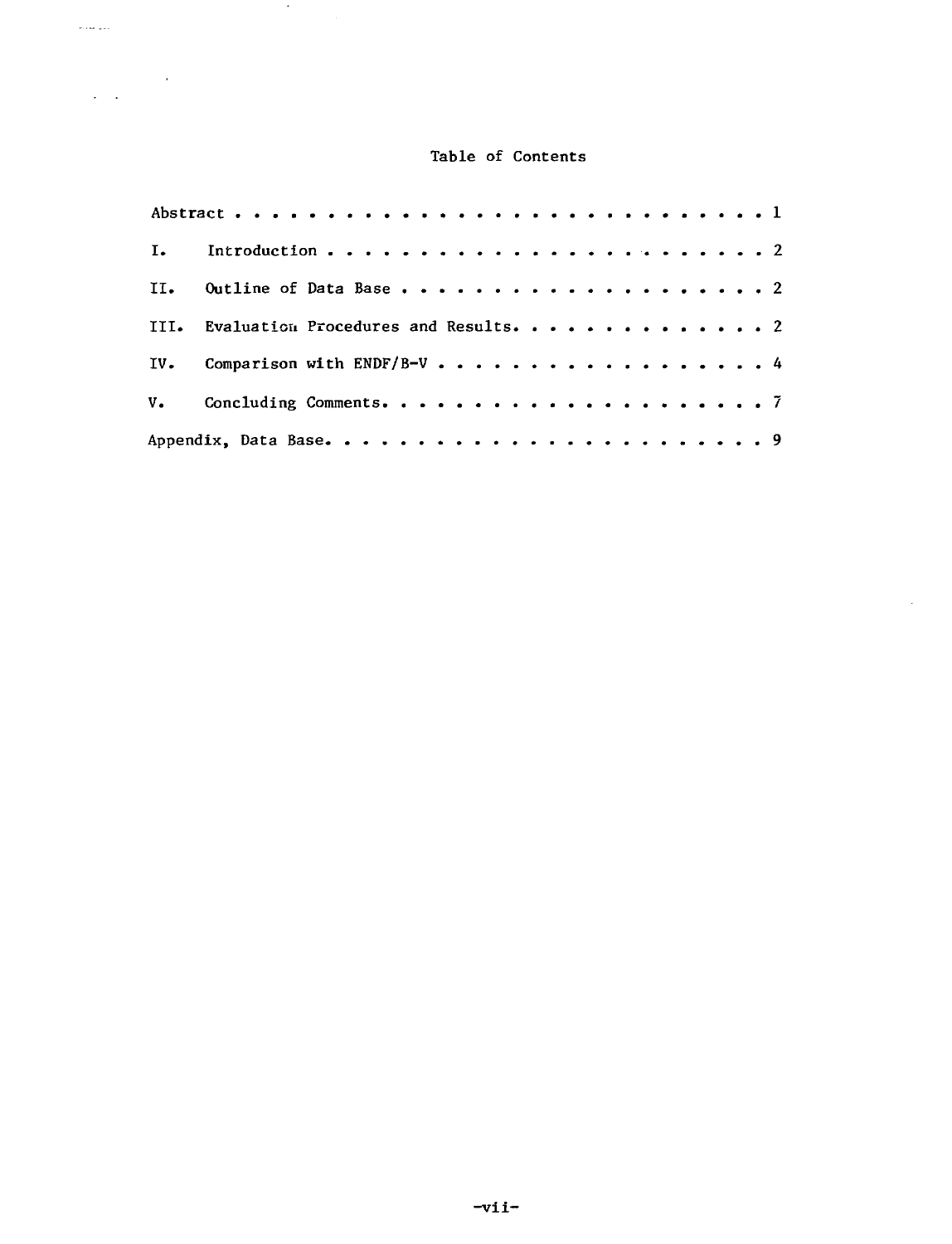EVALUATION OF THE  $^{238}$ U NEUTRON TOTAL CROSS SECTION\*

by

A. Smith, W. P. Poenitz, and R. J. Howerton

#### ABSTRACT

Experimental energy-averaged neutron total cross sections of  $^{238}$ l were evaluated from 0.044 to 20.0 MeV using rigorous numerical methods. The evaluated results are presented together with the associated uncertainties and correlation matrix. They indicate that this energy-averaged neutron total cross section is known to better than 1% over wide energy regions. There are somewhat larger uncertainties at low energies (e.g.,  $\stackrel{<}{{}_\sim}$  0.2 MeV), near 8 MeV and above 15 MeV. The present evaluation is compared with values given in ENDF/B-V.

<sup>\*</sup>This work supported by the U.S. Department of Energy.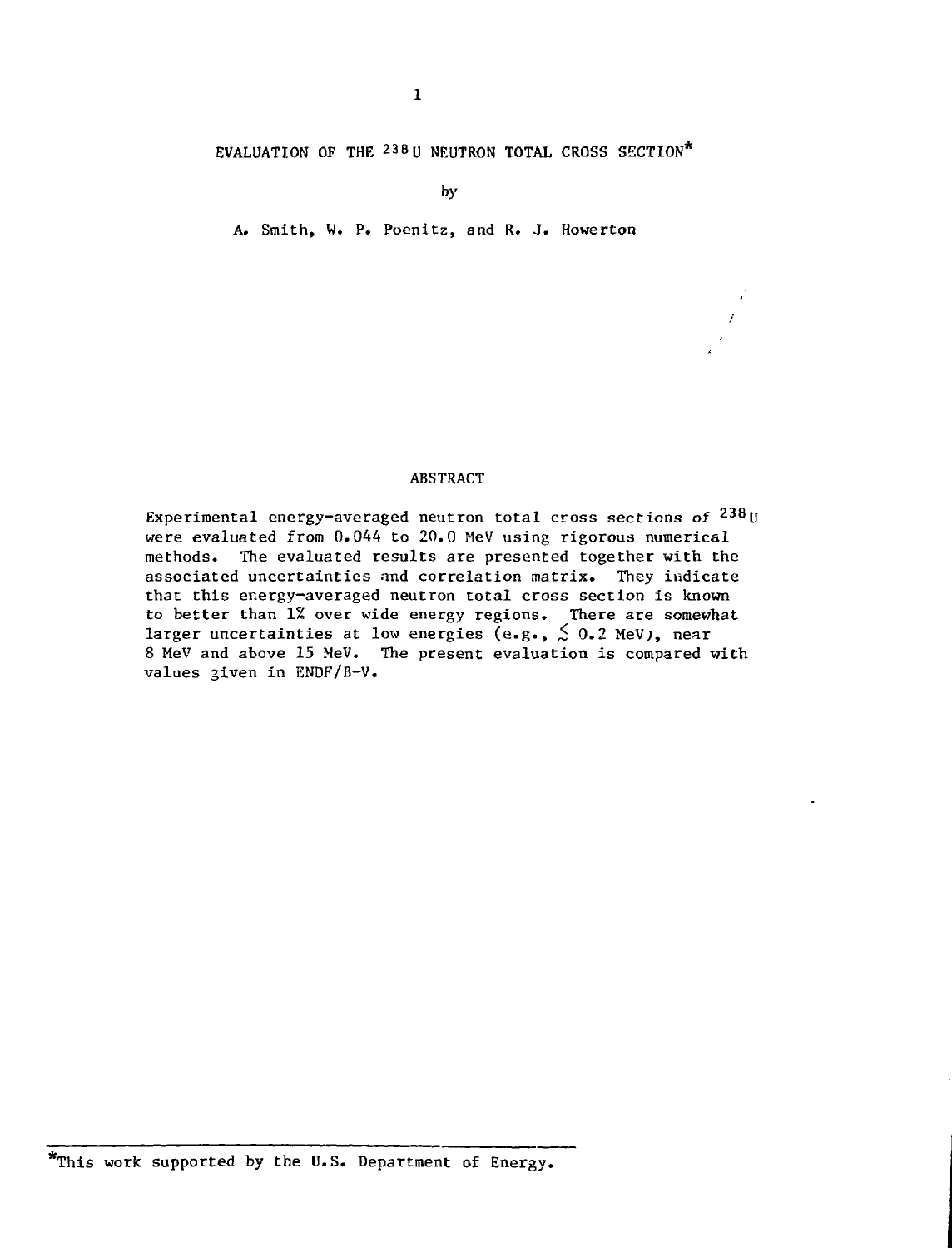#### I. INTRODUCTION

Precise knowledge of the energy-averaged neutron total cross sections of  $238$ U is important to: i) macroscopic neutron transport, where the total cross section governs the mean-free—path, ii) evaluation, where the cross section is the envelope to which the partial cross sections must conform, and iii) model development, where the total cross section forms a benchmark for testing model parameters. Here we assume the energy-averaged region extends upward in the energy from the inelastic-scattering threshold (45 keV). At lower energies, resolved and unresolved resonance treatments are more appropriate. The upper-energy limit of evaluations relevant to fissionenergy systems is conventionally set at 20 MeV and is accepted in this work.

That the  $^{238}$ U energy-averaged neutron total cross section should be well known was recognized at the recent NEANDC Specialist's Meeting on Fast-Neutron Scattering on Actinide Nuclei<sup>1</sup>, and there it was recommended that a rigorous evaluation be undertaken in an effort to quantify the contemporary accuracies. This work is in response to that recommendation.

#### II. OUTLINE OF THE DATA BASE

The majority of the data base was assembled from the numerical data files of the Lawrence Livermore National Laboratory.2 A few additional data sets were identified in CINDA<sup>3</sup>, extracted from professional journals and/or reports, and added to the data base. Several more data sets are known to exist but they have not been formally reported and their authors did not choose to make them available through private communication. The complete experimental data base, outlined in the Appendix, consisted of 33 sets. All were the result of transmission measurements using either white- or monoenergetic-neutron sources. They span a period of approximately three decades. Only two of the sets are more recent than 1974, and only one of these extends above 0.1 MeV. Many are not well specified and their assessment is, to a considerable extent, a subjective exercise.

#### III. EVALUATION PROCEDURES AND RESULTS

The evaluation proceeded in five steps. First, all of the data sets were inspected using large-scale graphical displays. From this inspection a few data sets were abandoned as: i) being grossly discrepant with the body of the data base, ii) consisting of values with a large scatter widely exceeding statistical uncertainties, and iii) having such large stated uncertainties as to result in a negligible weight in the subsequent evaluation process. Several data sets systematically deviated from the majority of the data in some energy regions. Most of these cases resulted from white-source measurements, and the effect was most prominent in the lower-energy extreme of the data set where background effects could have perturbed the experimental results. In these cases the data set was truncated, deleting regions of obvious qualitative discrepancy. Some data sets were identified as superseded by later and improved work by the same authors. In these instances the earlier and less accurate data were deleted from the data base. At low energies self-shielding effects are a concern.<sup>4</sup> Two sets of data appeared to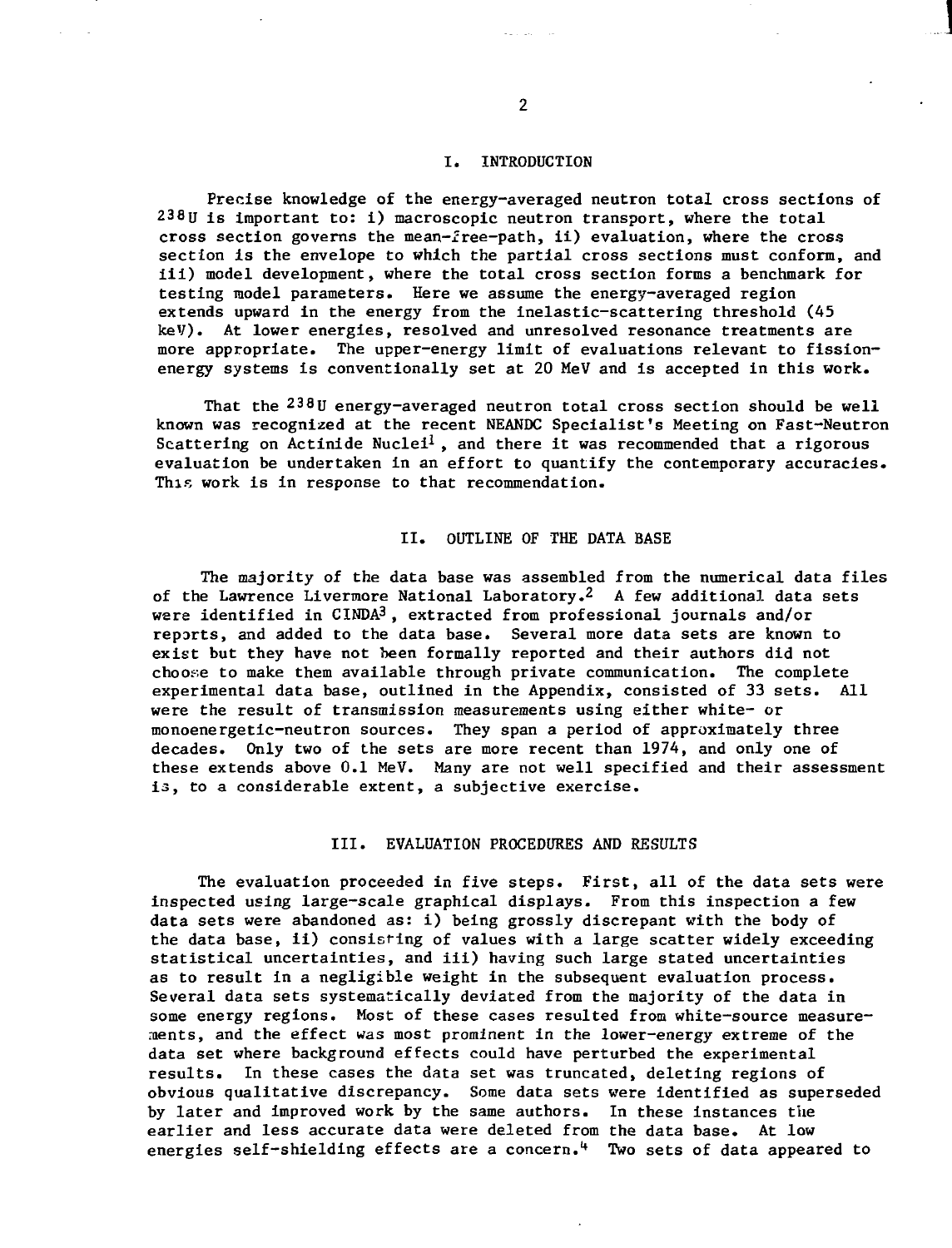give attention to this matter, providing either fully corrected data<sup>4</sup> or  $s$ ufficient information to make such corrections possible<sup>5</sup>. Thus, other low-energy  $(S_0, 2 \text{ MeV})$  data sets with results significantly below the more reliable corrected information were abandoned as probably distorted by self shielding. The above qualitative judgements are indicated in the Appendix.

Data, having passed through the above filtering process, were then examined for error specification. Only two sets of data reasonably defined both statistical and systematic uncertainties.<sup>4,5</sup> In these two cases the uncertainties were accepted as stated. For the majority of the data sets only the statistical uncertainties were clearly stated and they were accepted as given by the authors. Where no statistical uncertainty was given a 1-1/2% value was assumed as a conservative estimate of the statistical "ncertainty of a typical transmission experiment. Estimates of systematic uncertainties are far more difficult to quantify as they can result from a number of effects; some of the more prominent of these were obviously not recognized by the experimenters. Above 0.2 MeV, in the absence of a specified systematic uncertainty, a value of  $1-1/2$ % was assumed as representative of a measurement with reasonable attention to background, sample properties, deadtime effects, etc. Below 0.2 MeV the systematic uncertainties were assumed to increase linearly with decreasing energy to 3% at 44 keV. This increase was assumed to be an approximate estimate of unknown selfshielding perturbations. In the absence of quantitative specification, the above uncertainty estimates are obviously qualitative generalisations. These estimates may have shortcomings for any one data set but, hopefully, they generally reflect the physical situation. In the absence of more detailed information there is little alternative. One data set appeared to be of excellent relative quality (i.e., the shape was very consistent with the trend body of the data but it was systematically lower in magnitude than the assemblage of data by  $2-3$  times the above systematic uncertainty estimates. For this set, the systematic uncertainty estimates were increased by a factor of two.

The goal was an evaluated energy-averaged cross section. Below  $\approx 0.1$ MeV structure can be 5% or more in magnitude in a 5 keV average<sup>5</sup> and the structure persists into the MeV region with very much smaller magnitudes.<sup>6</sup> Thus the data were averaged over energy increments that would generally smooth fluctuations while maintaining the overall energy dependence. These increments were;  $10 \text{ keV} < 0.2 \text{ MeV}$ ,  $25 \text{ keV}$  from  $0.2 \text{ to } 1.0 \text{ MeV}$ ,  $50 \text{ keV}$  from  $1.0 \text{ to } 5.0$ MeV, and 100 keV from 5.0 to 20.0 MeV. Since averaging increments generally exceeded the experimental energy resolutions, the energy-averaging increments were considered in the subsequent numerical procedures. The weighted averages and associated statistical uncertainties were constructed assuming weighting factors inversely proportional to the square of the statistical uncertainties. The systematic uncertainties were assumed to be constant over the averaging increment. Thus the systematic uncertainties of the averaged values were taken to be a simple average<sup>5</sup> of the individual components. The averaging procedure also reduced the data base to manageable proportions (some of the input data sets consisted of thousands of individual values).

The above averaged experimental data were evaluated using the numerical procedures as implemented in the Gauss-Markov-Aitken least-squares nuclear-data evaluation program,  $GMA.$ <sup>7</sup> The result is the "best" estimate of the global

 $\overline{\mathbf{3}}$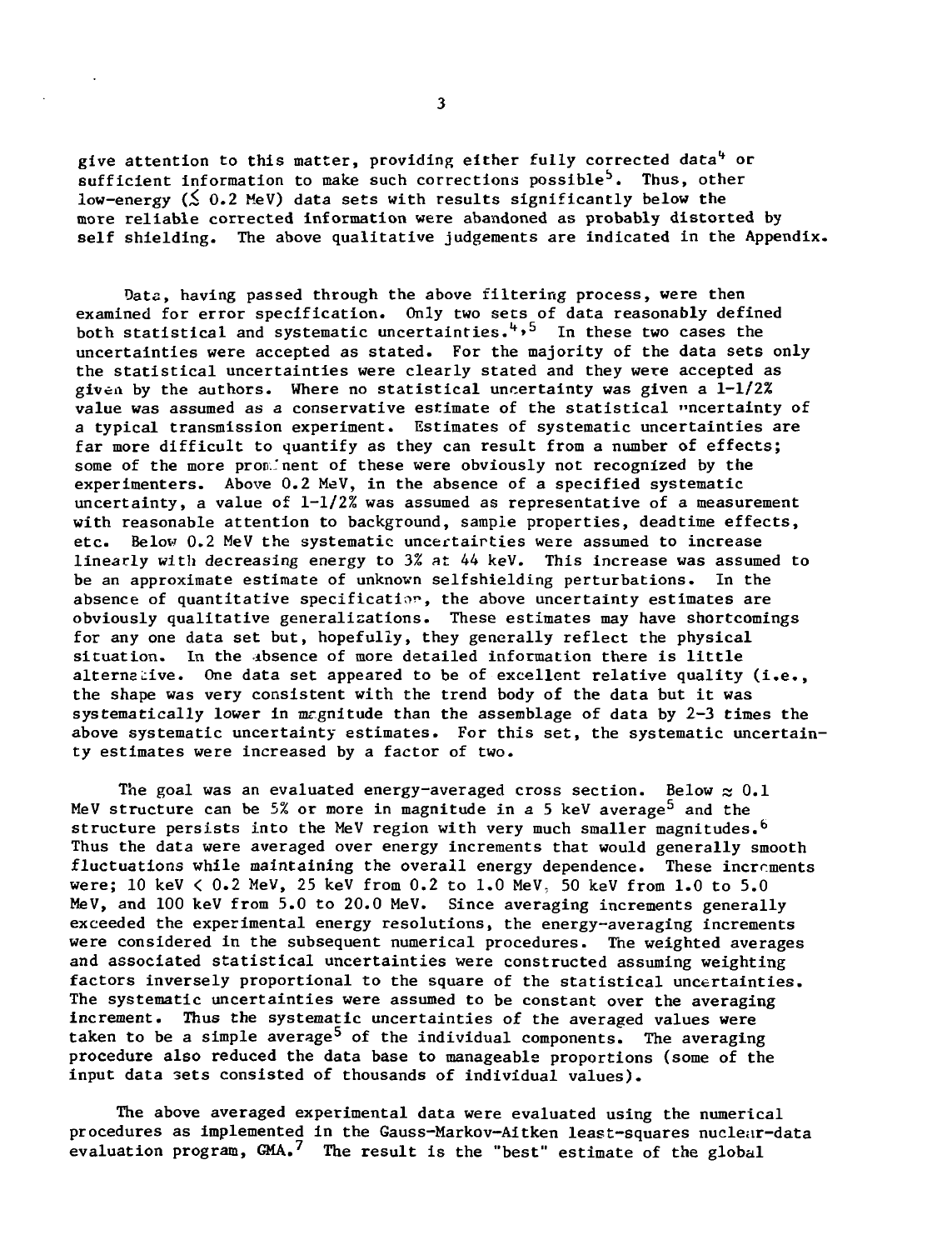experimental knowledge of the <sup>238</sup>U energy-averaged neutron total cross section**,** inclusive of uncertainties and correlation matrix. This evaluated result is entirely founded on experiment and may reflect experimental artifacts that are not necessarily physically acceptable.

In order to remove small experimental artifacts from the evaluation and to provide a physically acceptable vehicle for interpolating between evaluated quantities, a conventional spherical optical model was chi-square fitted to the evaluated results, weighting with the respective evaluation uncertainties. Both real and imaginary potential strengths were assumed to have a linear energy dependence. The fitting procedure<sup>8</sup> varied concurrently the eight parameters; real and imaginary, strengths, radii, diffusenesses, and energy dependences. The resulting parameters are given in Table 1. It should be emphasized that they are a parameterization of the evaluation suitable for the assessment of general trends and for interpolation between evaluated quantities. They should not be construed as representative of a general model suitable for all aspects of the fast-neutron interaction with  $^{238}$ U. In fact, the parameters of Table 1 are not conventional and the model gives no attention to the known deformation of the target. These shortcomings do not impair the usefulness of the model in the present context of energy interpolation.

The uncertainties associated with the experimental evaluation are shown in Fig. 1. They are generally less than 1% and increase to 2-3% only in a local region near 0.15 MeV. The optical-model results provide an excellent parameterization of the evaluated experimental results, as shown in Figs. 1 and 2. Generally, the differences between the model- and evaluation-results are smaller tham the uncertainties of the latter alone. The model smooths small data and evaluation artifacts. The most prominent of these is near 8 MeV where the model results are  $\approx$  2.5% larger than those of the numerical evaluation. This local artifact was identified as primarily due to one highly weighted data set which appears to have low values in this local region. The model was used to interpolate the numerical-evaluated quantities to a regular energy mesh to obtain the final evaluated results and associated uncertainties (given by the numerical evaluation) given in Table 2. The corresponding correlation matrix is given in Table 3.

#### IV. COMPARISONS WITH ENDF/B-V

The ENDF/B-V evaluation<sup>9</sup> is so similar to the present results that differences are not clearly evident in graphical comparisons. The ENDF/B-V values are systematically larger than those implied by the present work but by amounts well within the respective uncertainties. Illustrative numerical comparisons are given in Table 4. From 0.2 to 15.0 MeV, the two evaluations agree to better than 1%. At the very lowest and very highest energies the ENDF/B-V values are 1-2% larger than Lhose of the present evaluation. The differences throughout the energy range are well within the respective uncertainties. The uncertainties associated with present evaluation are 4-5 times smaller than those suggested for ENDF/B-V over much of the energy range.<sup>10</sup> ENDF/3-V Is a subjective construction based upon graphical representations of much the same data as used in the present work. The latter procedure gave essentially the same result as the numerical methods of the present work but without the detailed uncertainty specifications.

الأنباذ والأنابي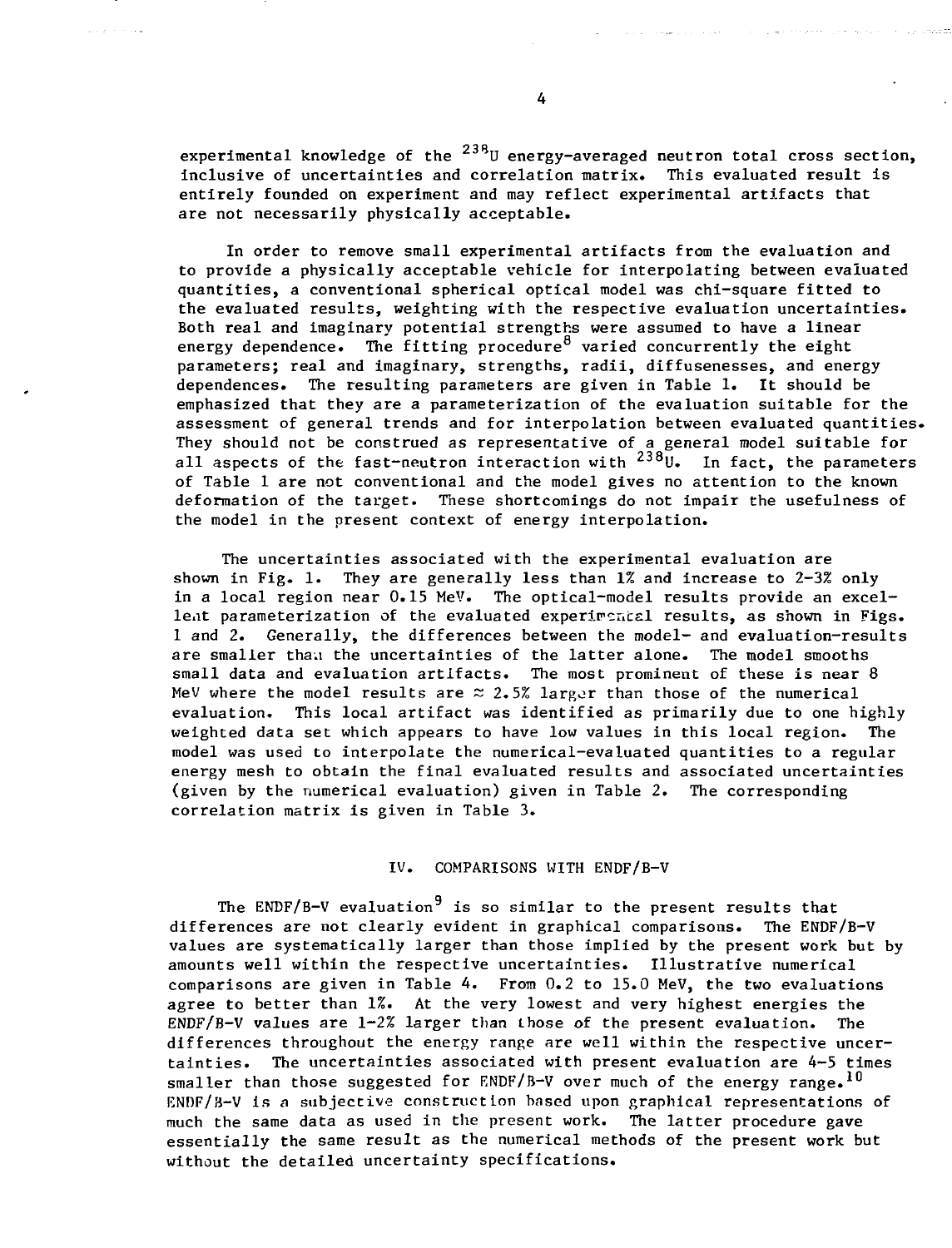

Fig. 1. Experimental-Evaluation Uncertainties (Upper) and Deviation of the Model Result from the Experimental-Evaluation (Lower).

ŀ.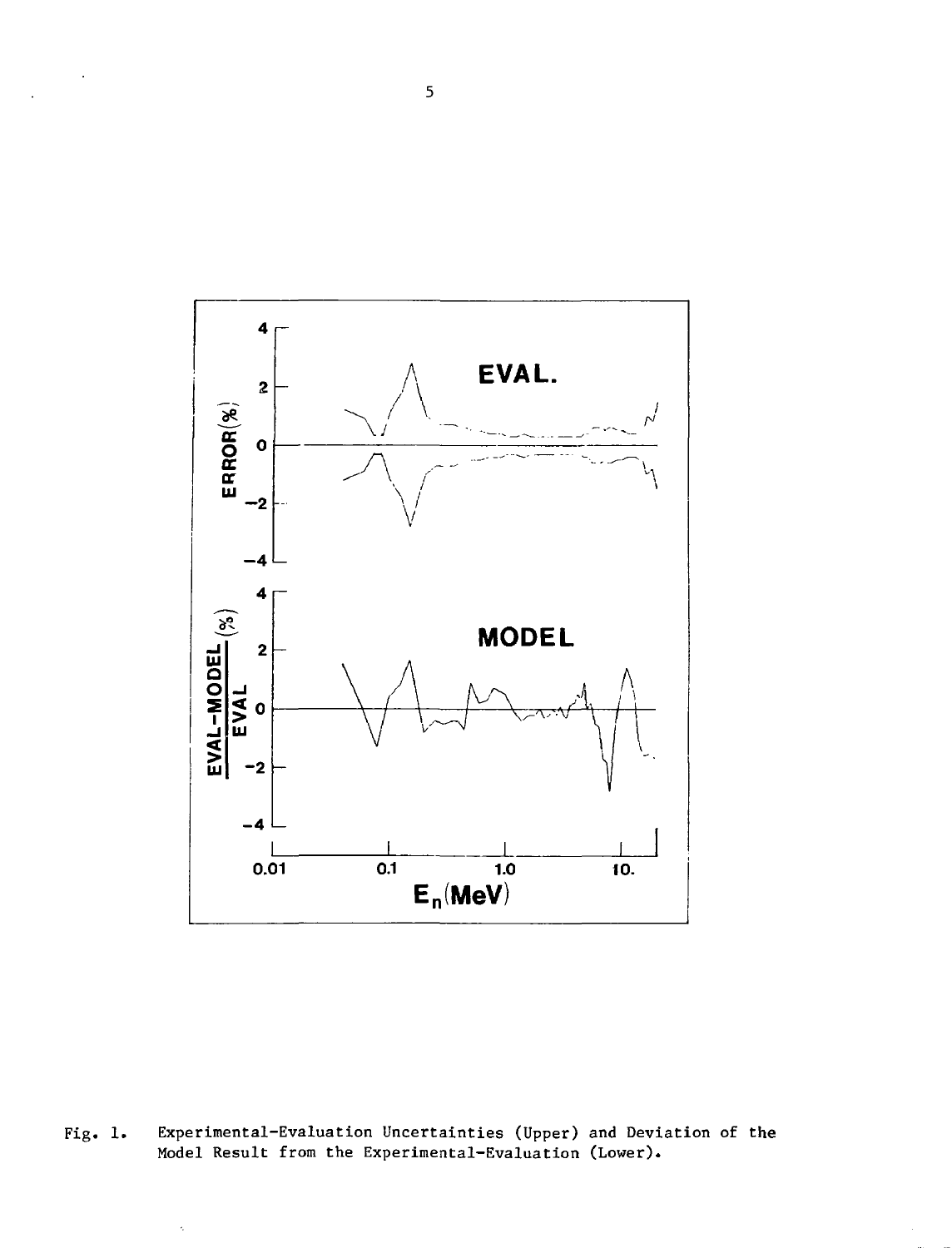

Fig. 2. Evaluated Neutron Total Cross Sections of  $^{238}$ U. Heavy curve indicates the result of the numerical experimental evaluation, the light curves the final evaluation (± uncertainty).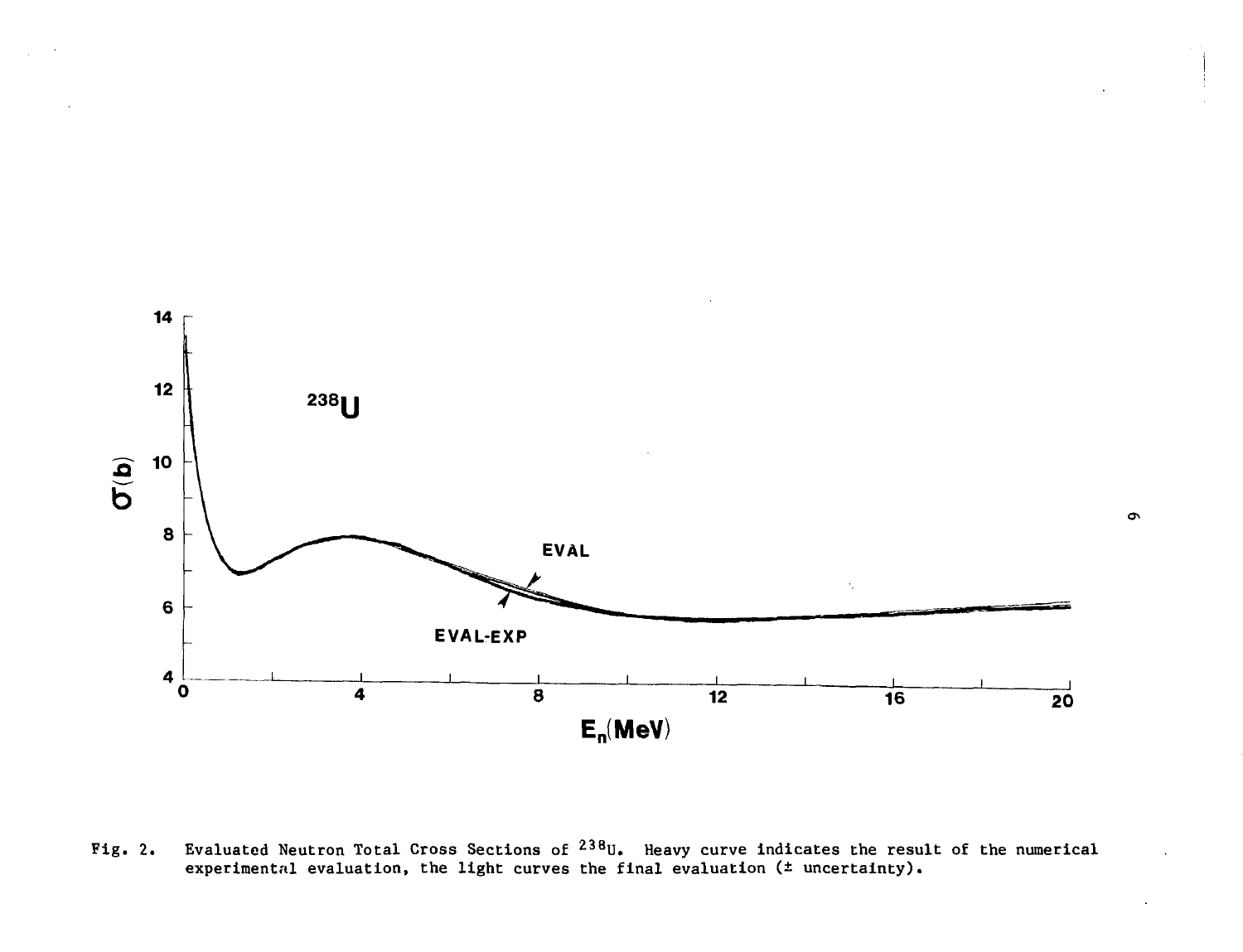## V. CONCLUDING COMMENTS

The present evaluation defines the <sup>238</sup>U energy-averaged neutron total cross section to better than 1% over very wide energy rar.ges with only a limited area near 0.15 MeV where the uncertainties increase to 2-3%. The evaluation gives a reasonable estimate of uncertainty and the associated correlation matrix. The results imply a well known neutron total cross section of essentially a "standard" quality. A model is deduced which gives an excellent parameterization of the evaluation results and which is suitable for interpolating between the evaluated quantities. That model may not be appropriate in other contexts as it is a simple concept. In particular, it ignores collective-deformation effects. The numerical evaluation procedures are rigorous. However, underlying them are subjective judgements necessary for providing the requisite experimental data base. Much of the data base is old with poorly defined (or non-existent) specification of uncertainties, particularly of systematic uncertainties. In a number of instances it appears that very significant systematic uncertainties have escaped the knowledge of the respective experimentalists. Further improvement will require very appreciable new input with detailed attention given to both statistical and systematic uncertainties. That event seems unlikely in the near future. The present results are essentially identical to those of ENDF/B-V. They do provide a quantification of uncertainty that was heretofore lacking.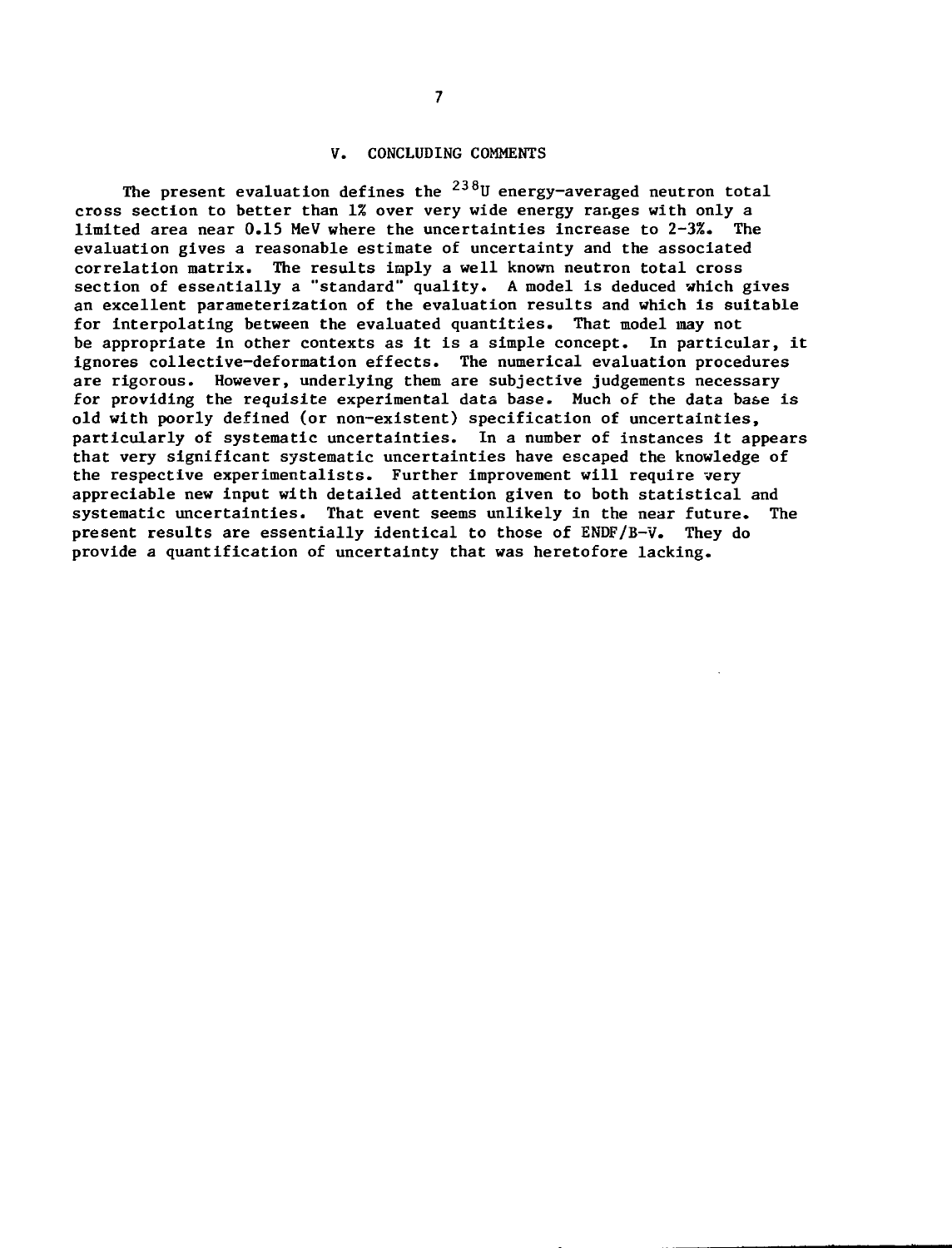#### REFERENCES

- 1. Proc. of Meeting on Fast-Neutron Scattering on Actinide Nuclei, NEANDC-158"U", Paris (1981).
- 2. An Integrated System for Production of Neutronics and Photonices Calculational Constants; Neutron-Induced Interactions: Tabulated Experimental Data, M. H. MacGregor et al., Lawrence Livermore Laboratory Report, UCRL-50400, Vol. 10, Rev. 1 (1976) with the addition of later data from the LLWL-ECSIL data files.
- 3. CINDA, An Index to the Literature on Microscopic Neutron Data, IAEA Press (1982).
- 4. W. Poenitz et al., Nucl. Sci. and Eng., 78 333 (1981).
- 5. D. Olsen et al.. Oak Ridge National Laboratory Report, ORNL/TM-5915 (1977); also private communication.
- 6. D. Kopsch et al., Proc. Conf. on Nucl. Data for Reactors, 2 39 (1970).
- 7. W. Poenitz, Proc. Conf. on Nucl. Data Evaluation Methods and Procedures, Brookhaven National Laboratory Report, BNL-NCS-51363 (1981).
- 8. ABAREX, a Spherical Optical-Model Code, P. Moldauer, private communication (1982).
- 9. Evaluated Nuclear Data File-B, Version V, Brookhaven National Laboratory Report, BNL-17541 (1979).
- 10. W. Poenitz et al.. Argonne National Laboratory Report, ANL/NDM-32, (1977).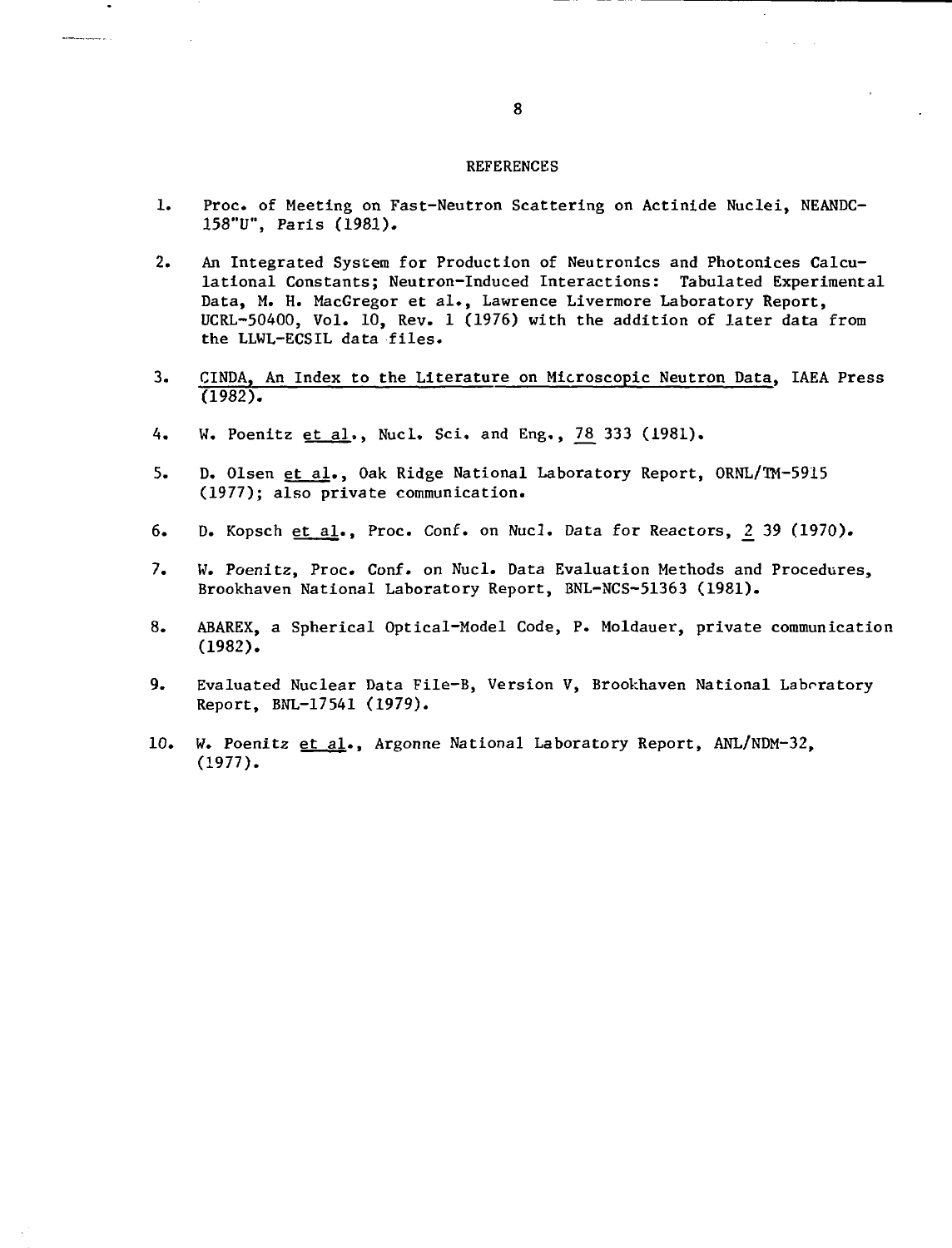#### APPENDIX - DATA BASE

- 1. C. Uttley et al., Conf. on Nucl. Data, Paris (1966). White Source,  $E_n < 1.0$  MeV, used.
- 2. K. Seth et al., Conf. on Neut. Phys., Antwerp (1966). Monoenergetic Source,  $E_n = 0.05 - 0.65$  MeV, poor magnitude and peculiar structure, abandoned.
- 3. J. Whalen, private communication (1969). Monoenergetic Source,  $E_n = 0.1 - 1.5$  MeV, abandoned below 0.2 MeV because of self-shielding uncertainties, used at higher energies.
- 4. J. Cabe, CEA-R-4524 (1973). Monogenergetic Source,  $E_n = 0.1 - 1.2$  MeV, magnitudes appear in error above 0.9 MeV. Used at lower energies.
- 5. W. Heaton et al., Nucl. Sci. and Eng., 54 322 (1974). White Source,  $E_R = 0.49 - 15.2$  MeV, used.
- 6. L. Galloway, TID-11005 (1960). Monoenergetic Source,  $E_n = 0.5 - 1.0$  MeV, few values, large scatter, abandoned.
- 7. C. Goulding et al., Nucl. Sci. and Eng., 50 242 (1973). White Source,  $E_n = 0.7 - 20.0$  MeV, used.
- 8. A. Smith, unpublished data (1969). Monoenergetic Source,  $E_n = 0.6 - 1.4$  MeV, large scatter, preliminary data, abandoned.
- 9. S. Mubarakmand et al., Nucl. Instr. and Methods, 115 345 (1974). Monoenergetic Source,  $E_n = 1.7 - 14.3$  MeV, scattered values, bad shape above  $\approx$  5 MeV, abandoned.
- 10. R. Batchelor <u>et al</u>., Nucl. Phys., <u>65</u> 236 (1965). Monoenergetic Source,  $\texttt{E}_{\texttt{n}}$  = 2 – 7 MeV, few points, used.
- 11. D. Foster and D. Glasgow, Phys. Rev., C3 604 (1971). White Source,  $E_n = 2.2 - 15.0$  MeV, used.
- 12. C. Thibault, CEA-R-3124 (1967). Monoenergetic Source,  $E_n = 0.1 - 1.5$  MeV, single very low value, abandoned.
- 13. A Bratenahl et al., Phys. Rev., 110 927 (1950). Monoenergetic Source,  $E_n = 7 - 14$  MeV, used.
- 14. D. Didier, J. Phys. and Rad., 22 651 (1961). Monoenergetic Source,  $E_n = 14.7$  MeV, single value used.
- 15. J. Peterson et al., Phys. Rev., 120 521 (1960). Monoenergetic Source,  $E_n = 17.3$  MeV, single value, used.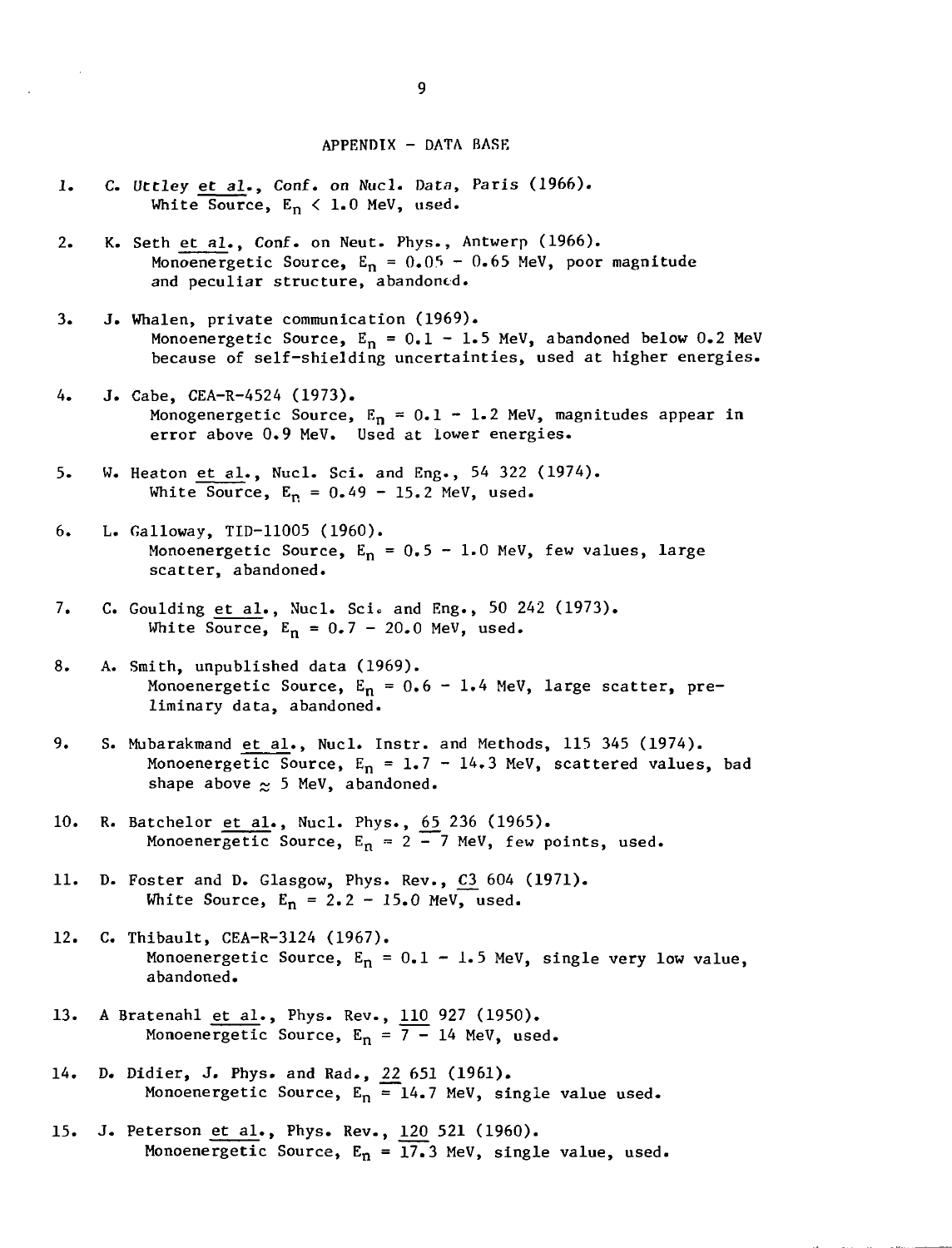APPENDIX - DATA BASE (Cont'd.)

- 15. J. Peterson et al., Phys. Rev., 120 521 (1960). Monoenergetic Source,  $E_n = 17.3$  MeV, single value, used.
- 16. W. Poenitz et al., Nucl. Sci. and Eng., 78 333 (1981). Monoenergetic and White Source,  $E_n = 0.045 - 4.8$  MeV, used.
- 17. C. Hibdon, ANL unpublished (1953). Monoenergetic Source,  $E_n = 0.04 - 0.15$  MeV, large scatter, abandoned.
- 18. V. Filippov et al., ACC-68/17 (1968).  $E_n = 0.05 - 0.3$  MeV, generally very low magnitudes. Probably distorted by self shielding, abandoned.
- 19. H. Willard et al., Nucl. Phys., (1950). Monoenergetic Source,  $E_n = 0.06 - 1.4$  MeV, large scatter, abandoned.
- 20. R. Henkel et al., Phys. Rev., 94 141 (1954). Monoenergetic Source,  $E_n = 0.1 - 20.0$  MeV, used.
- 21. M. Divadeenam et al., Thesis Abstracts, 8 28, 3834 (1968). Monoenergetic Source,  $E_n = 0.15 - 0.6$  MeV, systematically low above 0.2 MeV and probably distorted by self-shielding at lower energies, abandoned.
- 22. D. Kopsch et al., Proc. Conf. on Nucl. Data for Reactors, 2 39 (1970) White Source,  $E_n = 0.5 - 4.35$  MeV, abandoned below 0.7 MeV as systematically too large, used above 0.7 MeV.
- 23. W. Good et al., Phys. Rev., 59 917 (1941). Monoenergetic Source,  $E_n = 0.9$  MeV, apparently discrepant single value, abandoned.
- 24. A. Smith, ANL-7110 (1965). Monoenergetic Source,  $E_n = 0.8 - 1.5$  MeV, scattered points - poor quality, abandoned.
- 25. J. Leroy et al., J. Phys., 24 826 (1963). Monoenergetic Source,  $\overline{E_n} = 1.6 - 14.5$  MeV, scattered values, abandoned.
- 26. N. Neneson et al., LA-1655 (1954). Monoenergetic Source,  $E_n = 2.9 - 14.1$  MeV, reasonable looking data but errors are  $\lambda$ 10% therefore abandoned.
- 27. F. Manero, Anales Fisica 66 271 (1970). Monoenergetic Source,  $E_n = 3.5 - 5.1$  MeV, used.
- 28. J. Vervier et al., Nucl. Phys., 6 260 (1958). Monoenergetic Source, E<sub>n</sub> = 13.6 - 14.7 MeV, appears to have both magnitude and shape error, abandoned.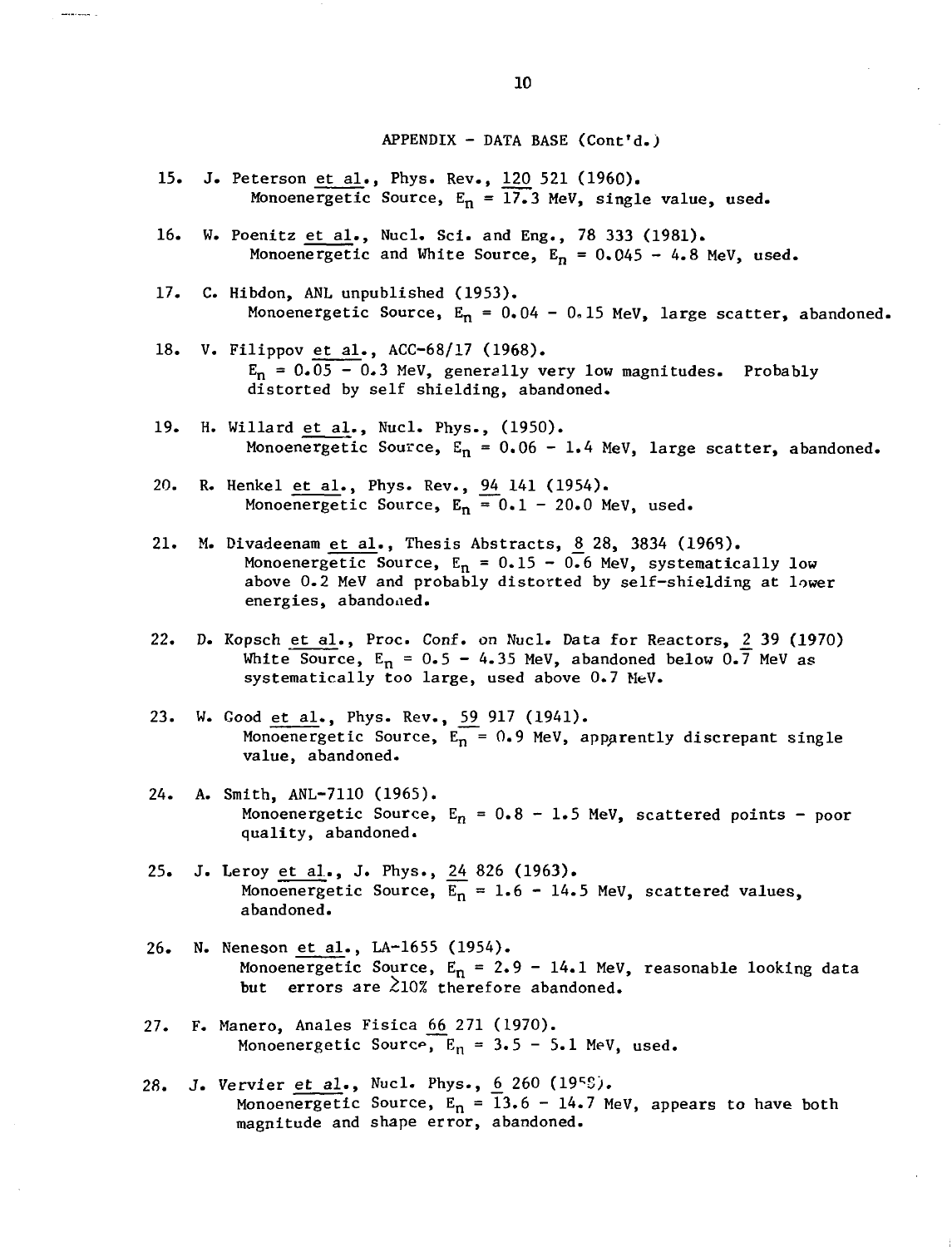APPENDIX - DATA BASE (Contd.)

- 29. M. Khaletski, DOK-AKAD-NAUK (USSR) 13 305 (1957). Monoenergetic Source,  $E_n = 14.8$  MeV, discrepant value, abandoned.
- 30. P. Bowen et al., Nucl. Phys. 22 640 (1960). Monoenergetic Source,  $F_n = 15.8 - 20$  MeV, large scatter with large uncertainties, however used.
- 31. R. Day <u>et al</u>., Phys. Rev., 9<u>2</u> 358 (1958). Monoenergetic Source,  $\texttt{E}_{\texttt{n}}$  = 17.9 - 19.0 MeV, used.
- 32. D. Syme et al., Ann. Nucl. Energy, 1 305 (1974). White Source,  $\texttt{E}_{\textbf{n}}$  = 0.8 - 8.9 MeV, shape appears good but normalization is low compared to body of information. Used with increased systematic error for all values (3%).
- 33. D. Olsen et al., ORNL/TM-5915 (1977). White Source,  $E_n \leq 0.1$  MeV, used 5 keV average values corrected to infinitely thin samples assuming linear dependence of selfshielding on sample thickness. The correction may be slightly  $underestimated.$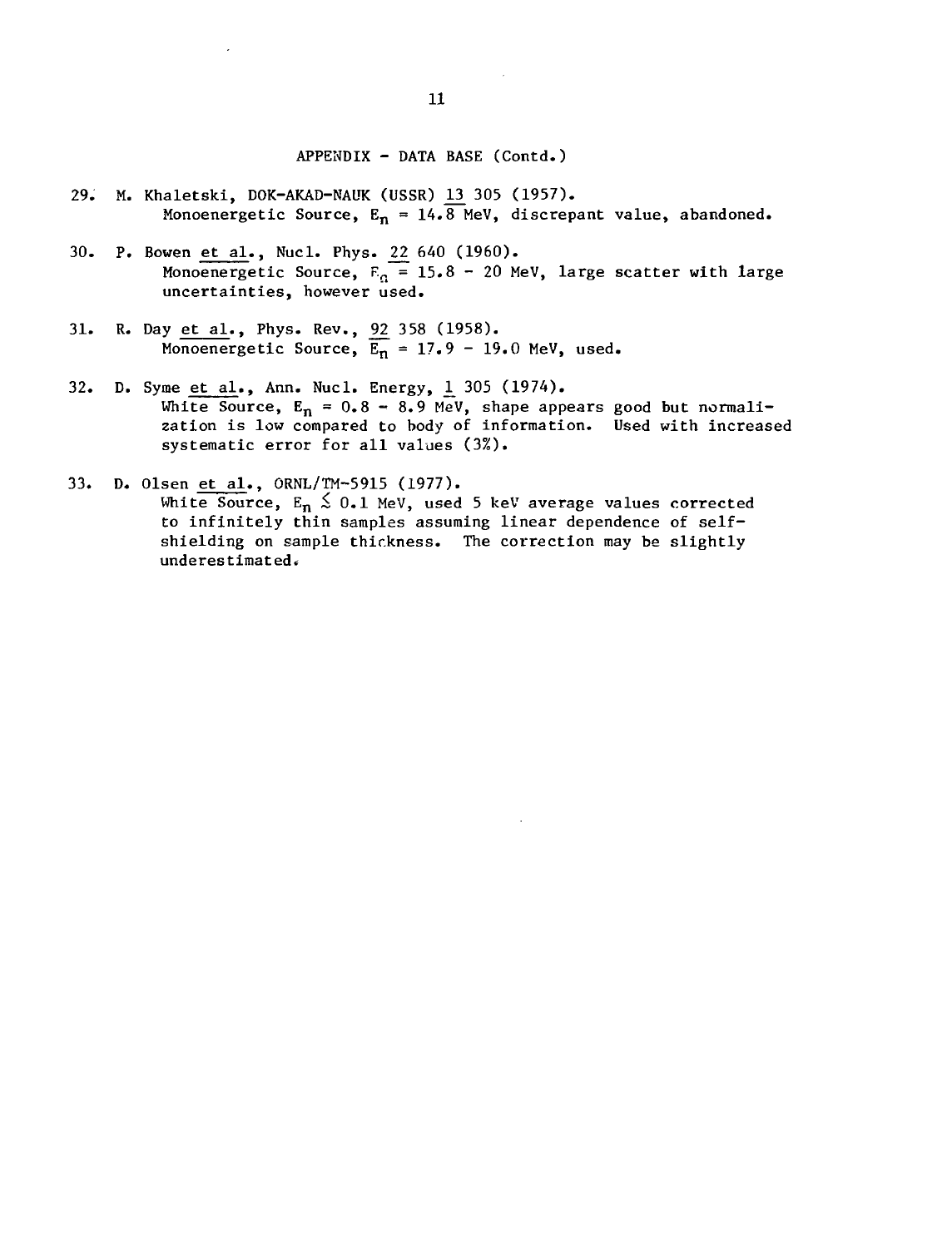| Real Potential <sup>b</sup>      |                   |     |
|----------------------------------|-------------------|-----|
| Strength <sup>c</sup>            | $V_0 = 43.167$    | MeV |
| Radius <sup>d</sup>              | $R_v = 1.290$     | F   |
| Diffuseness                      | $a_v = 0.310$     | F   |
| Imaginary Potential <sup>C</sup> |                   |     |
| Strengthf                        | $W = 2.313$       | MeV |
| Radius                           | $R_{w} = 1.072$   | F   |
| Diffuseness                      | $a_w = 1.413$     | F   |
| Spin-orbit Potential8            | ٠                 |     |
| Strength                         | $V_{\rm s} = 6.0$ | MeV |

Explicitly relevant only to the parameterization of the present evaluation. b<br>Saxon form.  $c_{\text{Assume energy dependence of form V = V}_0 - 0.1046 E(MeV)$ .  $d_{\text{A11}}$  radii expressed in the form R =  $R_{\text{x}}A^{1/3}$ . Saxon-derivative form.  $f$  Energy dependence of the form  $W = W_0 + 0.0728$  E(MeV).  ${}^{\text{g}}$ Thomas form, dimensions same as real potential.

.<br>Profil de t<del>ro</del>umentante (n. 1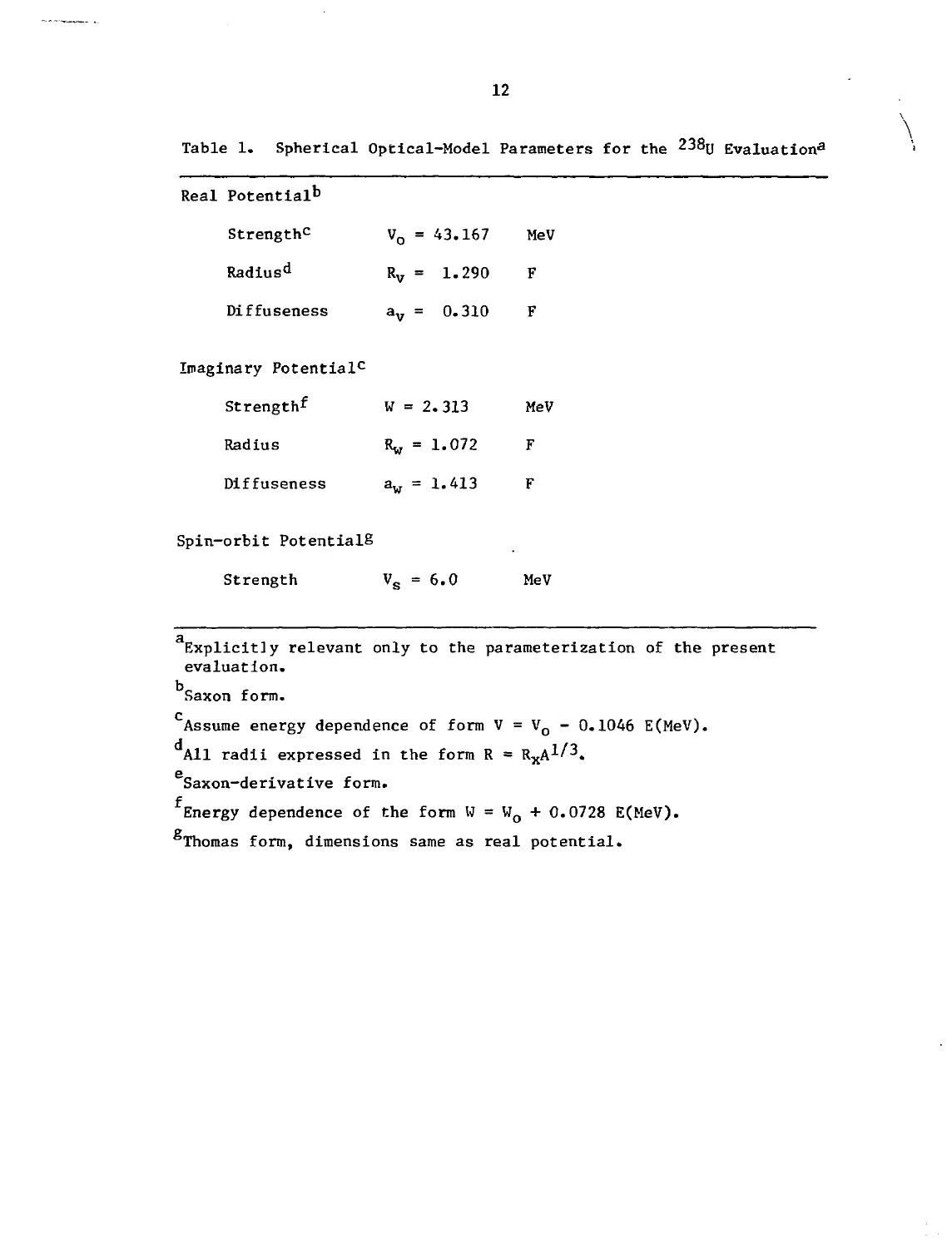| TABLE 2. EVALUATED U=238 NEUTRON TOTAL CROSS SECTIONS |  |  |  |  |  |  |
|-------------------------------------------------------|--|--|--|--|--|--|
|-------------------------------------------------------|--|--|--|--|--|--|

 $\frac{1}{2} \sum_{i=1}^{n} \frac{1}{i} \sum_{j=1}^{n} \frac{1}{j} \sum_{j=1}^{n} \frac{1}{j} \sum_{j=1}^{n} \frac{1}{j} \sum_{j=1}^{n} \frac{1}{j} \sum_{j=1}^{n} \frac{1}{j} \sum_{j=1}^{n} \frac{1}{j} \sum_{j=1}^{n} \frac{1}{j} \sum_{j=1}^{n} \frac{1}{j} \sum_{j=1}^{n} \frac{1}{j} \sum_{j=1}^{n} \frac{1}{j} \sum_{j=1}^{n} \frac{1}{j} \sum_{j=1}^{n$ 

 $\mathcal{L}^{\pm}$ 

| <b>ENIMEVI</b>           | ASEC <sub>(B)</sub>      | DXSEC(B)          | EN(MEV)                       | <b>XSEC(B)</b>    | DxsEC( <sup>8</sup> ) |
|--------------------------|--------------------------|-------------------|-------------------------------|-------------------|-----------------------|
| u.44000 <sup>E</sup> -0↓ | u.13280 <sup>E</sup> +02 | $0.19800E + 00$   | 0.50000F-01                   | $0.12840^{L}$ +02 | $0.13100E+00$         |
| u.60000E-04              | u.12840E+02              | 0.11500E+00       | $0.70000f - 01$               | $0.12410E*02$     | $0.11300F*00$         |
| u=80009E-01              | u.12410E+02              | $0 - 11100E + 00$ | $0.900005 - 01$               | 0.12060E+02       | $0.12200E+00$         |
| <b>u</b> •10000E=00      | u.12060E+02              | $0.14400E+00$     | $0.12000$ $F$ <sup>+</sup> 00 | $0.11470E+02$     | $0 - 21100E + 00$     |
| <b>u•14000E+0V</b>       | $v - 11470E - 02$        | 0.32100E+00       | $0.16000E^{*00}$              | $0.10970E+02$     | $0.32100E+00$         |
| <b>u</b> •18000E+0V      | $v - 10970E + 02$        | $0 - 19700E + 00$ | $0 - 20000F + 00$             | 0.10480E+02       | $0.10700E+0.0$        |
| <b>u•22500E+0∪</b>       | u.10480E+02              | $0 * 89000E = 01$ | $0.250005*00$                 | 0.10000E-02       | $0 - 71000E - 01$     |
| <b>u•27500E+04</b>       | $v - 10000E + 02$        | $0.69000E - 01$   | $0 - 30000F + 00$             | $0.95940E+01$     | $0.68000F - 01$       |
| <b>u.32500E+00</b>       | $0.95940E+01$            | $0.67000E - 01$   | $0.35000E^{*90}$              | $0.92300E+01$     | $0.66000E - 01$       |
| <b>u•37500E+0V</b>       | $0.92300E*01$            | $0 - 60000E - 01$ | $0*40000E*00$                 | 0.89070E 01       | 0.54000E-01           |
| u.42500E+0V              | $v.89070E + 01$          | 0.53000E-01       | $0.45000$ $F$ *00             | 0.86210E+01       | $0.52000E - 01$       |
| u+47500E+0U              | $v - 86210E + 01$        | $0.47000E - 01$   | 0.50000F <sup>+</sup> 00      | 0.82520E 01       | $0.42000E - 01$       |
| $u - 55000E + 0V$        | $u - 82520E + 01$        | $0.41000E - 01$   | $0.60000E*00$                 | 0.78560E+01       | $0 - 400005 - 01$     |
| u.65000E+0U              | $v - 78560E + 01$        | $0.36000E - 01$   | $0 - 70000F + 00$             | 0.75520E+01       | $0.31000E - 01$       |
| $0.75000E+00$            | u.75520E+01              | 0.30500E-01       | $0.800006*00$                 | $0.73280E+01$     | 0.300005-01           |
| $v.85000E + 0V$          | $v.73280E + 01$          | $0.29500E - 01$   | $0.90000F+00$                 | $0.71670E + 31$   | $0.290006 - 01$       |
| $v,95000E*00$            | $0.71670E + 01$          | $0.250005 - 01$   | $0.10000E*01$                 | $0.70230E+01$     | $0.21000E - 01$       |
| $0.11000E + 0.1$         | $0.70230E+01$            | $0.21000E - 01$   | $0.12000F*01$                 | $0.69650E+01$     | $0.21000E - 01$       |
| $0.13000E + 0.1$         | u.69650E+01              | $0.24500E - 01$   | $0.14000E*01$                 | $0.70100E+01$     | 0.28000E-01           |
| $v*15000E*01$            | $0.70100E+01$            | n.24500E-01       | $0*16000f*01$                 | $0.71120E+01$     | $0 - 21000E - 01$     |
| $v*17000E*01$            | $v.71120E+01$            | $0.21000E - 01$   | $0*18000f*01$                 | $0.72430E + 01$   | $0.22000E - 01$       |
| $v - 19000E + 01$        | $u.72430F + 01$          | $0.22000E - 01$   | $0*20000f*01$                 | $0.74500E + 01$   | $0 - 22000F - 01$     |
| u.22000E+04              | u.74500E+01              | $0.22000E - 01$   | $0.24000E+01$                 | $0.76940E+01$     | $0.22000E - 01$       |
| u•26000E+0↓              | u.76940E+01              | 0.23000E-01       | $0*280005*01$                 | $0.78680E + 01$   | $0 - 23000E - 01$     |
| u.30000E+01              | u.78680E+01              | 0•23000E-01       | $0*320005*01$                 | $0.79610E+01$     | $0 - 23000E - 01$     |
| $0.34000E + 0.1$         | $0.79610E+01$            | $0.23000E = 01$   | $0.36000E^{*}01$              | 0.79700E*01       | $0 - 23000E - 01$     |
| $0 - 38000E + 0.1$       | $u * 79700E * 01$        | $0.23000E - 01$   | $0*40000E*01$                 | $0.79050E+01$     | $0 - 23000E = 01$     |
| u.42000E+01              | $v - 79050E + 01$        | $0.23000E - 01$   | $0.440005*01$                 | 0-77850E+01       | $0 - 23000E - 01$     |
| u.46000E+04              | u.77850E+01              | $0.31000E - 01$   | $0.48000F^{*}01$              | $0.76230E+01$     | $0 - 31000E - 01$     |
| v.50000E+01              | u.76230E+01              | $0 - 30000E - 01$ | 0.55000E*01                   | $0.72180E+01$     | $0.44000E - 01$       |
| u.60000E*01              | $v*72180E*01$            | $0.43000E - 01$   | $0.65000E^*01$                | $0*68350E*01$     | $0.42000E - 01$       |
| $0.70000E + 0.1$         | u.68350E+01              | $0.34000E - 01$   | $0.75000F+01$                 | $0.64640E+01$     | $0.36500E - 01$       |
| u.80000E+01              | v.64640E+01              | $0.39000E - 01$   | $0.85000F*01$                 | $0.61320E+01$     | $0.35000E - 01$       |
| u.90000E+01              | $v - 61320E + 01$        | $0 - 31000E - 01$ | $0.950005*01$                 | $0*59020E*01$     | $0 - 30000E - 01$     |
| $v.10000E + 02$          | $v.59020E + 01$          | $0.29000E - 01$   | $0.11000F*02$                 | 0.57590E+01       | $0.23000E - 01$       |
| $v.12000E + 04$          | $v.57590E*01$            | 0.23000E-01       | $0.13000E^{*02}$              | 0.58990E+01       | $0.23000E - 01$       |
| U.14000E+0<              | u.58990E+01              | $0.29000E - 01$   | $0.15000F$ <sup>+02</sup>     | $0.60320E+01$     | $0.29000E - 01$       |
| $0.16000E + 0$           | u.60320E+01              | 0.61000E-01       | $0 - 17000E + 02$             | $0.62020E+01$     | $0.62000E - 01$       |
| u.18000E+0<              | u.62020E+01              | $0.63000E - 01$   | $0 - 19000E + 02$             | $0.63450E+01$     | $0.63000E - 01$       |
| $u_2$ 2000 $0E+0$        | u.63450E+01              | $0.80000E - 01$   | $0.060005 - 01$               | $0.00000E - 01$   | 0.00000E-01           |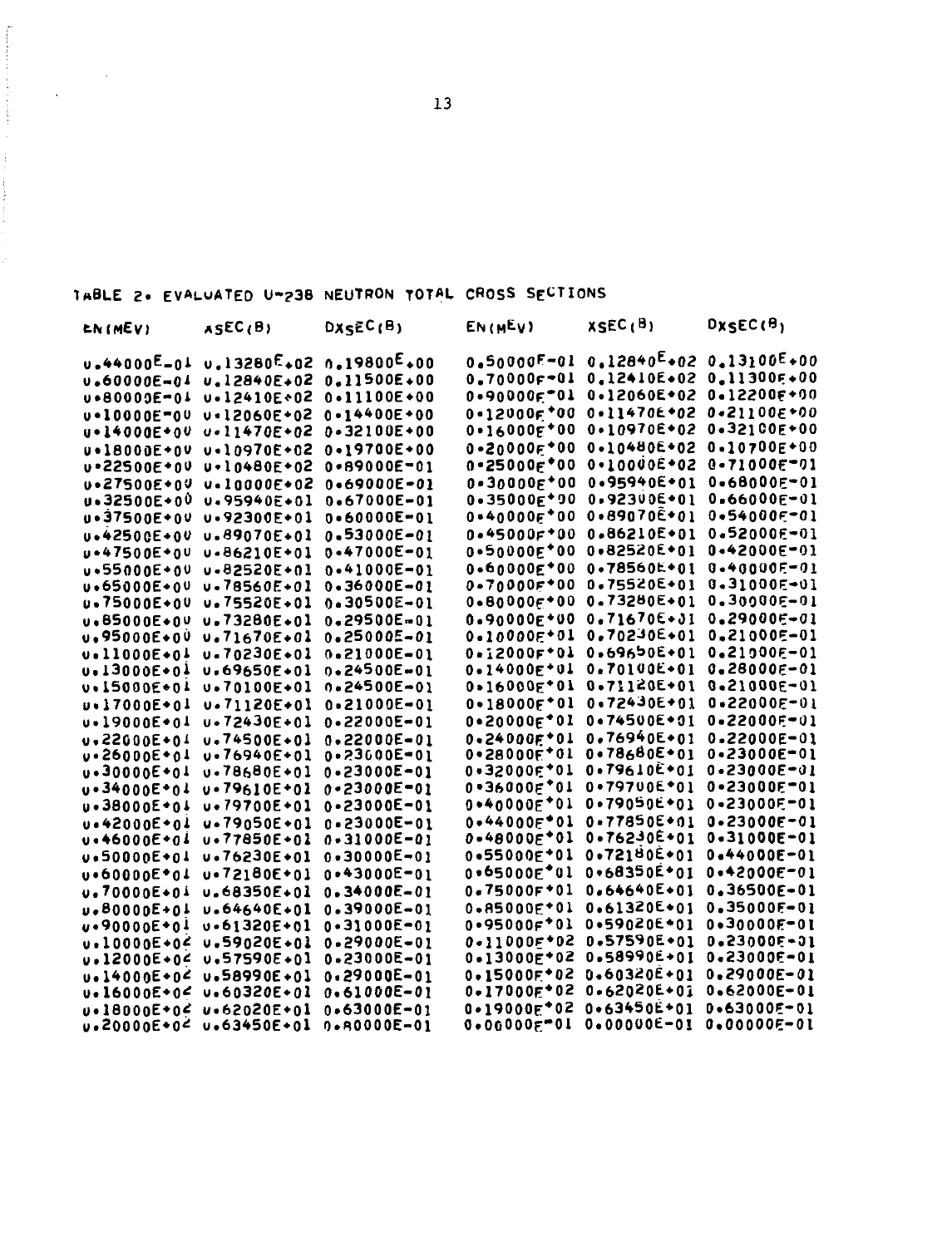| u<br>$\bullet$<br>w<br>0<br>0                                                                                                                                                                                       | u<br>٠<br>۰<br>$\bullet$                                                                                                          | w<br>۰<br>$\bullet$                                                                                                                                                                                                                                                                                                      | ĸ<br>۰<br>۰<br>۰          | ĸ<br>٠<br>۰<br>۰  | v.<br>٠<br>w<br>c                       | ĸ<br>٠<br>$\bullet$<br>۰                       | ٠<br>$\bullet$<br>۰<br>$\bullet$         | $\bullet$<br>۰<br>۰                                           | $\bullet$<br>۰<br>$\bullet$<br>۰                    | -<br>٠<br>w<br>۰<br>Θ                                                 | ٠<br>$\bullet$<br>۰<br>۰<br>۰                               | 0<br>٠<br>∙<br>$\bullet$                                  | c<br>$\bullet$<br>œ<br>$\bullet$                                        | e<br>$\bullet$<br>⇥<br>$\bullet$<br>o                                        | c o c c c c c c c c c c c c<br>.<br>$\circ\circ\bullet\circ\bullet\circ\bullet\circ\bullet\circ\bullet\bullet\bullet\bullet$<br>$\circ \circ \circ \circ \circ \circ \circ \circ \circ \circ \circ \circ$ |                                                                                                            |  |  |  |  | m<br>2<br>$\tilde{\mathbf{r}}$<br>w<br>⋖                              |
|---------------------------------------------------------------------------------------------------------------------------------------------------------------------------------------------------------------------|-----------------------------------------------------------------------------------------------------------------------------------|--------------------------------------------------------------------------------------------------------------------------------------------------------------------------------------------------------------------------------------------------------------------------------------------------------------------------|---------------------------|-------------------|-----------------------------------------|------------------------------------------------|------------------------------------------|---------------------------------------------------------------|-----------------------------------------------------|-----------------------------------------------------------------------|-------------------------------------------------------------|-----------------------------------------------------------|-------------------------------------------------------------------------|------------------------------------------------------------------------------|-----------------------------------------------------------------------------------------------------------------------------------------------------------------------------------------------------------|------------------------------------------------------------------------------------------------------------|--|--|--|--|-----------------------------------------------------------------------|
| ሆ ሆ። ዕህ ቅህ ቅ ሙቪ ቅ ቅ ቅ ወ ሆ ቅ ቀ ላ ሆ ቅ ቀ ወ ቀ ወ ወ ሆ ሙ ሙ ቅ ሠ ሩ ሙ ሙ ኬ ኬ ኬ ኬ ኬ ኬ ኬ ኬ ኬ ኬ ኬ ኬ ኬ ኬ ጨ ድ ድ<br>c c<br>$\bullet\quad\bullet$<br>$\omega$ $\Omega$<br>ᅯᄢ<br>00<br>$\bullet\quad\bullet$<br>$\bullet\circ$<br>תונח | . .<br>wo wo wo wo wo wo wo wo wo wo wo wo wo<br>°°°°°°°°°°°°°°°°°°°°°°°°°°<br>UU O + O + O + O + O + O + N + O + N + O U O U O W |                                                                                                                                                                                                                                                                                                                          |                           | $\bullet$         |                                         | .                                              |                                          |                                                               |                                                     | . .                                                                   |                                                             |                                                           | .                                                                       | $\bullet\bullet$<br>0<br>$\bullet$<br>$\bullet$<br>ω                         | c c c c c c c c c c c c r<br>.<br>もいうこういうこうじょう<br>°°°°°°°°°°°°<br>. <i>.</i><br>$0 0 0 0 0 0 0 0 0 0 0 0 0 0$<br>$\omega$ $\omega$ n $\omega$ n $\omega$ n $\omega$ n $\omega$ n $\omega$                 |                                                                                                            |  |  |  |  | 孟<br>►<br>⊣<br>۰ź,<br>٠<br>Ţ.<br>٠<br>m<br>r<br>m<br>孓<br>m<br>z<br>4 |
| $\bullet$<br>$\bullet$<br>ہ م<br>⊶ o<br>$\circ$<br>$\bullet\quad \bullet$<br>$\sim$<br>دی جو                                                                                                                        | * 3 WO WO WO WO # 3 WO # 3 WO # 3 WH 9 3<br>ao do do do do do do do do do do                                                      |                                                                                                                                                                                                                                                                                                                          |                           |                   |                                         |                                                |                                          |                                                               |                                                     |                                                                       |                                                             | 0<br>$\bullet$<br>$\bullet$<br>$\sim$                     | ۰<br>$\circ$<br>↵<br>۰<br>$\bullet$<br>$\bullet$<br>œ                   | $\bullet$<br>٠<br>$\Rightarrow$<br>۰<br>$\bullet$<br>$\bullet$<br>۰<br>ີ     | $\circ\circ\circ\circ\circ\circ\circ\circ\bullet$<br>.<br>,,,,,,,,,,,,<br>ው ው መ ቀ ቅ ቅ ቅ ቅ ው ው ወ<br>0000000000<br>.<br>の い い や や や や い や の つ                                                               |                                                                                                            |  |  |  |  | $\tilde{}$<br>η<br>m<br>ഗ                                             |
| 00<br>$\bullet$ $\bullet$<br>ဖ္၊ ဇ<br>ت ک<br>$\circ$<br>$\bullet$ $\bullet$<br>un a<br>ם ו-                                                                                                                         | . <b>. <i>.</i> .</b>                                                                                                             | OIL UIL OILUTE OILIDE ALUQUE OILIDE<br>U D D D D D D D D D D D D D D J D O J                                                                                                                                                                                                                                             |                           |                   |                                         |                                                |                                          |                                                               |                                                     | 0<br>$\bullet$<br>œ                                                   | ۰<br>$\bullet$<br>د .<br>۰<br>٠<br>ىم<br>$\bullet$          | $\bullet$<br>٠<br>$\bullet$<br>١W<br>۰<br>٠<br>e<br>o.    | $\bullet$<br>٠<br>$\bullet$<br>ما ۱<br>۰<br>$\bullet$<br>$\bullet$<br>⊣ | $\bullet$<br>$\bullet$<br>نما ا<br>$\bullet$<br>$\bullet$<br>$\bullet$<br>s. | $^{°}$<br>. . <b>.</b><br>。。。。。。。。。。。<br>けいじ かん かわいいじゃこ<br>000000000<br>.<br>000000000<br>0.9999999000                                                                                                    |                                                                                                            |  |  |  |  |                                                                       |
| $\circ$ $\circ$<br>$\bullet$<br>$\bullet$ $\mathbf -$<br>ゃっ<br>00<br>$\bullet$<br>റെ<br>--                                                                                                                          | . <i>. .</i><br><b>U -J B J D J B J Q D - D O O O - J</b><br>. <b>.</b><br><b></b>                                                | 00000000000000000<br>$Q \leftarrow Q \leftarrow Q \leftarrow Q \leftarrow Q \leftarrow Q \leftarrow Q \leftarrow Q \leftarrow Q$<br><b>NO 700070000000</b>                                                                                                                                                               |                           |                   |                                         |                                                |                                          | $\bullet$<br>٠<br>n.<br>-                                     | $\bullet$<br>٠<br>مىو<br>J.<br>۰<br>٠<br>مسو<br>٠   | ۰<br>ىمە<br>⊣<br>$\bullet$<br>n.<br>÷                                 | ۰<br>٠<br>w<br>مسر<br>$\bullet$<br>۰<br>N<br>ው              | $\bullet$<br>٠<br>پ<br>ው<br>۰<br>٠<br>$\blacksquare$<br>٠ | ۰<br>٠<br>مسو<br>⊣<br>۰<br>$\bullet$<br>$\blacksquare$<br>۰             | ۰<br>$\bullet$<br>سە<br>ை<br>$\bullet$<br>$\bullet$<br>$\rightarrow$<br>œ    | .<br>.<br>ふゎwwww~o<br>--------                                                                                                                                                                            | 0000000<br>.<br>やしかきのう                                                                                     |  |  |  |  |                                                                       |
| 00<br>. .<br>ດ N<br>n u<br>c o<br>. .<br>o N<br>⊶ →                                                                                                                                                                 | $\begin{array}{ccc} \circ \circ \circ \circ \circ \circ \circ \circ \circ \circ \circ \circ \end{array}$<br>.                     | .<br>+ + ON ON CN CN C +<br>.<br><b>ON UN UN UN ON</b><br><b>NU 7W 8W 7W 0W</b>                                                                                                                                                                                                                                          |                           |                   |                                         | -<br>w<br>۰                                    | $\bullet$<br>٠<br>w<br>u<br>0<br>w<br>ىئ | 0<br>w<br>ه.<br>$\bullet$<br>٠<br>w<br>ال                     | $\bullet$<br>۰<br>N<br>w<br>۰<br>٠<br>N<br>ω        | ۰<br>N.<br>۰<br>۰<br>w<br>U.                                          | $\bullet$<br>ω<br>c<br>۰<br>ىيا<br>$\overline{\phantom{a}}$ | $\bullet$<br>٠<br>w<br>u<br>۰<br>٠<br>w<br>۰              | $\bullet$<br>٠<br>N)<br>٠<br>$\bullet$<br>٠<br><b>N</b><br>U.           | $\bullet$<br>w<br>w<br>0<br>$\sim$<br>۰                                      | 00000<br>$N N - r - c$                                                                                                                                                                                    | .<br><b>UOTVVC</b><br>$0000 +$<br>.<br>$N N \sim 0$<br>ە دە ئە ب                                           |  |  |  |  |                                                                       |
| 00<br>. .<br>o N<br>س سم<br>$\circ$ $\circ$<br>$\bullet\quad \bullet$<br>っぃ<br>یہ تر؛                                                                                                                               |                                                                                                                                   | .<br><b>ONUNUNON</b><br>$\boldsymbol{\omega}$ $\boldsymbol{\omega}$ $\boldsymbol{\omega}$ $\boldsymbol{\star}$ $\boldsymbol{\omega}$ $\boldsymbol{\star}$ $\boldsymbol{\omega}$ $\boldsymbol{\star}$<br>$\begin{array}{cccccccccccccc} \circ & \circ & \circ & \circ & \circ & \circ & \circ \end{array}$<br>.<br>いっしいつい |                           | 0<br>٠<br>M<br>tл | 0<br>N<br>۰<br>$\bullet$<br>٠<br>v<br>ຶ | 0<br>N<br>۰<br>$\circ$<br>$\bullet$<br>'N<br>∞ | 0<br>N<br>U.<br>۰<br>٠<br>w<br>o         | ۰<br>$\bullet$<br>w<br>۰<br>$\bullet$<br>$\bullet$<br>n.<br>¢ | $\bullet$<br>٠<br>w<br>۰<br>۰<br>٠<br><b>N</b><br>۰ | $\bullet$<br>$\bullet$<br>ຆ<br>۰<br>$\bullet$<br>$\bullet$<br>J.<br>œ | ۰<br>٠<br>ω<br>ω<br>۰<br>٠<br>لما<br>u۱                     | $\bullet$<br>٠<br>w<br>u۱<br>۰<br>$\bullet$<br>ΛU.<br>⇥   | $\circ$<br>٠<br>N<br>۰<br>۰<br>٠<br>נה<br>∞                             | $\bullet$<br>N<br>۰<br>۰<br>'N.<br>⇥                                         | $\begin{array}{ccccccccccccccccc} \bullet & \bullet & \bullet & \bullet & \bullet \end{array}$                                                                                                            | $\circ \circ \circ \mathord{\mathsf{H}}$<br>.<br><b>NNN0</b><br>いんつつ<br>$\circ \circ \sim$<br>כ מיט<br>っすい |  |  |  |  |                                                                       |
| ေ စ<br>$\cdots$<br>ں ہ<br>سر س                                                                                                                                                                                      | $\bullet \bullet \bullet \bullet$<br>.<br><b>のんとい</b><br>$\sigma \sim -\sigma$                                                    |                                                                                                                                                                                                                                                                                                                          | e<br>$\bullet$<br>n.<br>۰ | ۰<br>v.<br>۰o     | $\bullet$<br>v.<br>o                    | $\bullet$<br>$\bullet$<br>ω<br>۔               | ۰<br>٠<br>U.<br>0                        | $\bullet$<br>ω<br>W                                           | $\circ$<br>$\bullet$<br>w<br>۰                      | ۰<br>$\bullet$<br>ω<br>w                                              | ۰<br>٠<br>۰                                                 | ÷<br>$\bullet$<br>w<br>0                                  | 0<br>٠<br>ں<br>'N.                                                      | $\bullet$<br>٠<br>w<br>0                                                     | $\circ$ $-$<br>$\bullet$<br>ພຕ<br>00                                                                                                                                                                      |                                                                                                            |  |  |  |  |                                                                       |

العجائية

 $\sim$ 

IABLE 3. COMMELATION MATRIX (55 X 55)

 $\sim$ 

 $14$ 

 $\begin{array}{c} \bullet \\ \bullet \\ \bullet \end{array}$  $\frac{1}{2}$ 

 $\hat{\epsilon}$  $\begin{array}{c} \frac{1}{2} \\ \frac{1}{2} \end{array}$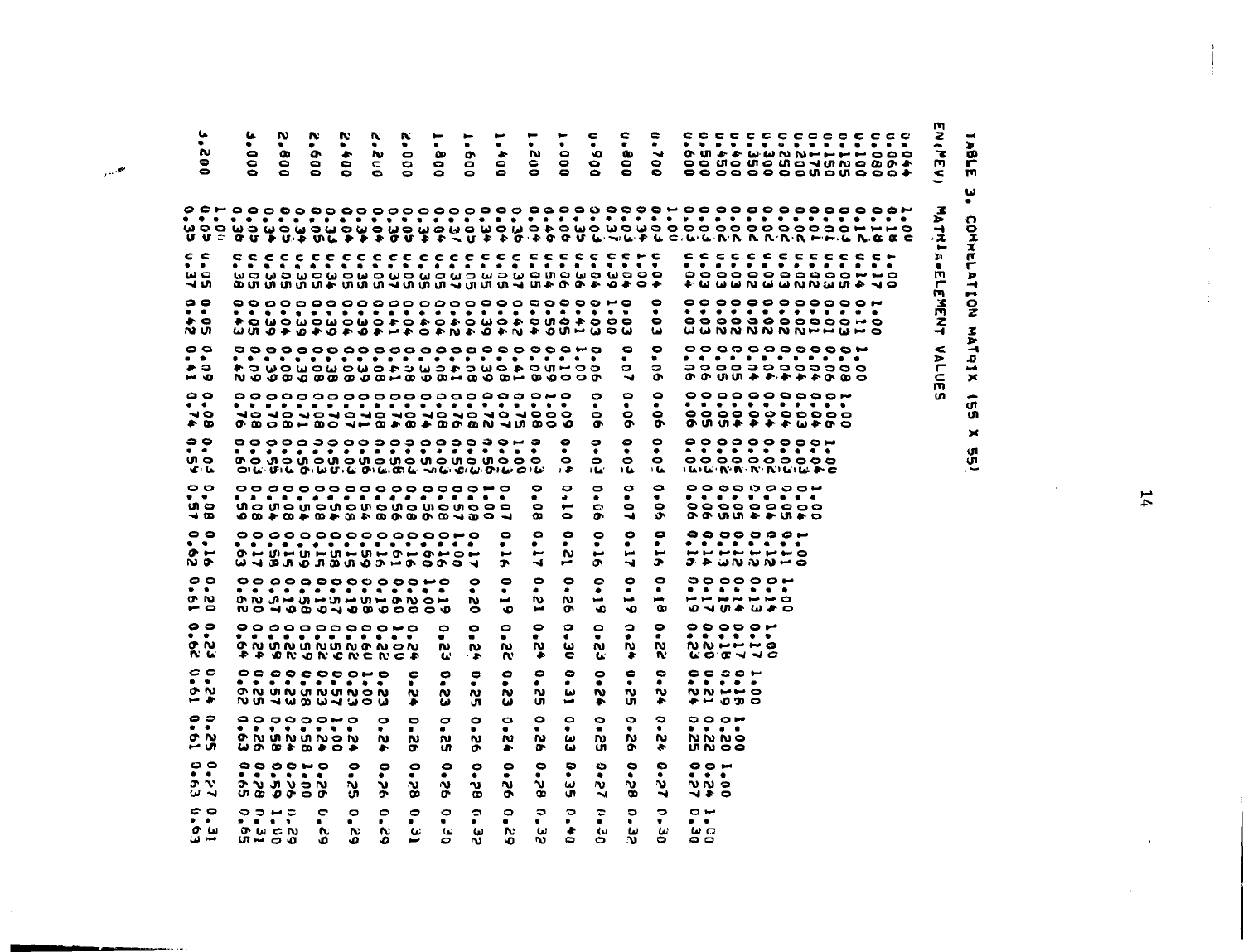|       |                  | 0.701.00              |                                              |  |  |                                                                                                                                                |  |  |  |
|-------|------------------|-----------------------|----------------------------------------------|--|--|------------------------------------------------------------------------------------------------------------------------------------------------|--|--|--|
| 3.400 |                  |                       |                                              |  |  | 0.05 0.05 0.05 0.08 0.08 0.09 0.08 0.16 0.19 0.29 0.23 0.25 0.26 0.30                                                                          |  |  |  |
|       |                  |                       |                                              |  |  | 0.35 0.36 0.41 0.40 0.73 0.57 0.56 0.60 0.59 0.61 0.59 0.60 0.62 0.62                                                                          |  |  |  |
|       |                  | <b>U.65 U.69 1.00</b> |                                              |  |  |                                                                                                                                                |  |  |  |
| 3.600 |                  |                       |                                              |  |  | 0.05 0.25 0.05 0.08 0.08 0.09 0.08 0.16 0.19 0.23 0.23 0.25 0.26 0.30                                                                          |  |  |  |
|       |                  |                       |                                              |  |  | 0.35 0.36 0.41 0.40 0.72 0.57 0.56 0.60 0.59 0.61 0.59 0.60 0.61 0.62                                                                          |  |  |  |
|       |                  |                       | $0.60$ $0.67$ $0.67$ $1.00$                  |  |  |                                                                                                                                                |  |  |  |
| 3.800 |                  |                       |                                              |  |  | 0.04 0.05 0.04 0.08 0.08 0.04 0.08 0.15 0.18 0.21 0.22 0.23 0.25 0.28                                                                          |  |  |  |
|       |                  |                       |                                              |  |  | 0.34 0.34 0.38 0.37 0.67 0.53 0.52 0.56 0.55 0.56 0.55 0.55 0.57 0.57                                                                          |  |  |  |
|       |                  |                       | $0.63$ $0.62$ $0.61$ $0.62$ $1.00$           |  |  |                                                                                                                                                |  |  |  |
| 4.000 |                  |                       |                                              |  |  | 0.00 0.05 0.04 0.08 0.08 0.09 0.08 0.15 0.18 0.21 0.22 0.23 0.24 0.28                                                                          |  |  |  |
|       |                  |                       |                                              |  |  | 0.34 0.34 0.38 0.37 0.67 0.52 0.55 0.55 0.55 0.56 0.55 0.55 0.57 0.57                                                                          |  |  |  |
|       |                  |                       | $0.63$ $0.62$ $0.61$ $0.62$ $0.59$ $1.00$    |  |  |                                                                                                                                                |  |  |  |
| 4,200 |                  |                       |                                              |  |  | 0.04 0.05 0.04 0.08 0.08 0.02 0.07 0.14 0.18 0.21 0.21 0.23 0.24 0.47                                                                          |  |  |  |
|       |                  |                       |                                              |  |  | 0,34 0,33 0,37 0,37 0,66 0,52 0,51 0,55 0,54 0,55 0,54 0,54 0,56 0,56                                                                          |  |  |  |
|       |                  |                       | 0.64 0.61 0.60 0.61 0.58 0.58 1.00           |  |  |                                                                                                                                                |  |  |  |
| 4.400 |                  |                       |                                              |  |  | 0.04 0.05 0.04 0.08 0.07 0.02 0.07 0.14 0.18 0.21 0.21 0.23 0.24 0.27                                                                          |  |  |  |
|       |                  |                       |                                              |  |  | 0.34 0.33 0.37 0.37 0.66 0.54 0.51 0.55 0.54 0.55 0.54 0.54 0.56 0.56                                                                          |  |  |  |
|       |                  |                       | 0.64 0.61 0.60 0.61 0.58 0.54 0.58 1.00      |  |  |                                                                                                                                                |  |  |  |
|       |                  |                       |                                              |  |  | 0.04 0.04 0.04 0.07 0.07 0.03 0.07 0.13 0.16 0.19 0.20 0.21 0.22 0.25                                                                          |  |  |  |
| 4,600 |                  |                       |                                              |  |  | 0.29 0.30 0.34 0.34 0.60 0.40 0.47 0.50 0.49 0.50 0.49 0.50 0.52 0.52                                                                          |  |  |  |
|       |                  |                       |                                              |  |  |                                                                                                                                                |  |  |  |
|       |                  |                       | 0.5/ 0.56 0.55 0.55 0.54 0.54 0.53 0.53 1.00 |  |  |                                                                                                                                                |  |  |  |
| 4.800 |                  |                       |                                              |  |  | 0.04 0.05 0.04 0.07 0.07 0.09 0.07 0.13 0.16 0.19 0.19 0.21 0.22 0.25<br>0,29 0.30 0.34 0.34 0.59 0.47 0.46 0.49 0.49 0.50 0.49 0.49 0.51 0.51 |  |  |  |
|       |                  |                       |                                              |  |  | 0.50 0.55 0.54 0.55 0.53 0.53 0.53 0.53 0.50 1.00                                                                                              |  |  |  |
|       |                  |                       |                                              |  |  | 0.04 0.04 0.04 0.07 0.07 0.02 0.07 0.13 0.16 0.18 0.19 0.20 0.22 0.24                                                                          |  |  |  |
| 5,000 |                  |                       |                                              |  |  | 0.20 0.30 0.33 0.33 0.59 0.46 0.49 0.49 0.48 0.49 0.48 0.49 0.50 0.50                                                                          |  |  |  |
|       |                  |                       |                                              |  |  | 0.51 1.00 0.54 0.55 0.53 0.53 0.53 0.53 0.50 0.51 1.00                                                                                         |  |  |  |
| 5.500 |                  |                       |                                              |  |  | 0.0< 0.03 0.02 0.04 0.04 0.04 0.04 0.08 0.09 0.11 0.12 0.12 0.13 0.15                                                                          |  |  |  |
|       |                  |                       |                                              |  |  |                                                                                                                                                |  |  |  |
|       |                  |                       |                                              |  |  | 0.1, 0.18 0.50 0.50 0.50 0.54 0.54 0.59 0.59 0.30 0.59 0.30 0.30 0.30                                                                          |  |  |  |
|       |                  |                       |                                              |  |  | $0.33$ $0.33$ $0.32$ $0.32$ $0.31$ $0.31$ $0.30$ $0.31$ $0.29$ $0.28$ $0.28$ $1.00$                                                            |  |  |  |
| 6.000 |                  |                       |                                              |  |  | 0.04 0.03 0.02 0.04 0.04 0.04 0.04 0.09 0.10 0.11 0.12 0.13 0.13 0.15                                                                          |  |  |  |
|       |                  |                       |                                              |  |  | 0.1/ 0.18 0.21 0.20 0.35 0.20 0.27 0.29 0.29 0.30 0.29 0.29 0.31 0.31                                                                          |  |  |  |
|       |                  |                       |                                              |  |  | 0.34 0.33 0.32 0.32 0.31 0.31 0.31 0.31 0.29 0.29 0.28 0.18 1.00                                                                               |  |  |  |
| 6,500 |                  |                       |                                              |  |  | $0.04$ $0.02$ $0.02$ $0.04$ $0.04$ $0.01$ $0.04$ $0.07$ $0.07$ $0.01$ $0.11$ $0.12$ $0.13$ $0.14$                                              |  |  |  |
|       |                  |                       |                                              |  |  | 0.16 0.17 0.20 0.19 0.34 0.27 0.26 0.28 0.28 0.28 0.28 0.29 0.29 0.29                                                                          |  |  |  |
|       |                  |                       |                                              |  |  | 0.3< 0.31 0.30 0.30 0.30 0.30 0.29 0.29 0.28 0.27 0.17 0.17 1.00                                                                               |  |  |  |
| 7.000 |                  |                       |                                              |  |  | 0.0< 0.03 0.02 0.04 0.04 0.02 0.04 0.04 0.10 0.11 0.12 0.12 0.13 0.15                                                                          |  |  |  |
|       |                  |                       |                                              |  |  | 0.10 0.29 0.30 0.36 0.28 0.29 0.29 0.29 0.30 0.29 0.29 0.30 0.30 0.30                                                                          |  |  |  |
|       |                  |                       |                                              |  |  | 0.33 0.35 0.32 0.31 0.31 0.31 0.31 0.29 0.28 0.28 0.18 0.19 0.17                                                                               |  |  |  |
|       | 1.0 <sup>U</sup> |                       |                                              |  |  |                                                                                                                                                |  |  |  |
| 1.500 |                  |                       |                                              |  |  | $0.04$ 0.02 0.02 0.04 0.04 0.04 0.04 0.07 0.09 0.11 0.11 0.12 0.12 0.14                                                                        |  |  |  |
|       |                  |                       |                                              |  |  | 0.10 0.17 0.19 0.34 0.27 0.26 0.28 0.27 0.28 0.27 0.27 0.29 0.29 0.31                                                                          |  |  |  |
|       |                  |                       |                                              |  |  | 0.31 0.30 0.30 0.29 0.29 0.29 0.29 0.27 0.27 0.26 0.17 0.17 0.16 0.16                                                                          |  |  |  |
|       |                  | 0.111.00              |                                              |  |  |                                                                                                                                                |  |  |  |
| 8.000 |                  |                       |                                              |  |  | $0.03$ $0.03$ $0.02$ $0.04$ $0.04$ $0.06$ $0.04$ $0.09$ $0.10$ $0.12$ $0.13$ $0.13$ $0.14$ $0.16$                                              |  |  |  |
|       |                  |                       |                                              |  |  |                                                                                                                                                |  |  |  |

EN(MEV) MATHIA-ELEMENT VALUES

TABLE 3. CONTINUED

 $\ddot{\phantom{a}}$ 

 $\ddot{\phantom{0}}$ 

 $\frac{1}{3}$ 

 $\bar{z}$ 

15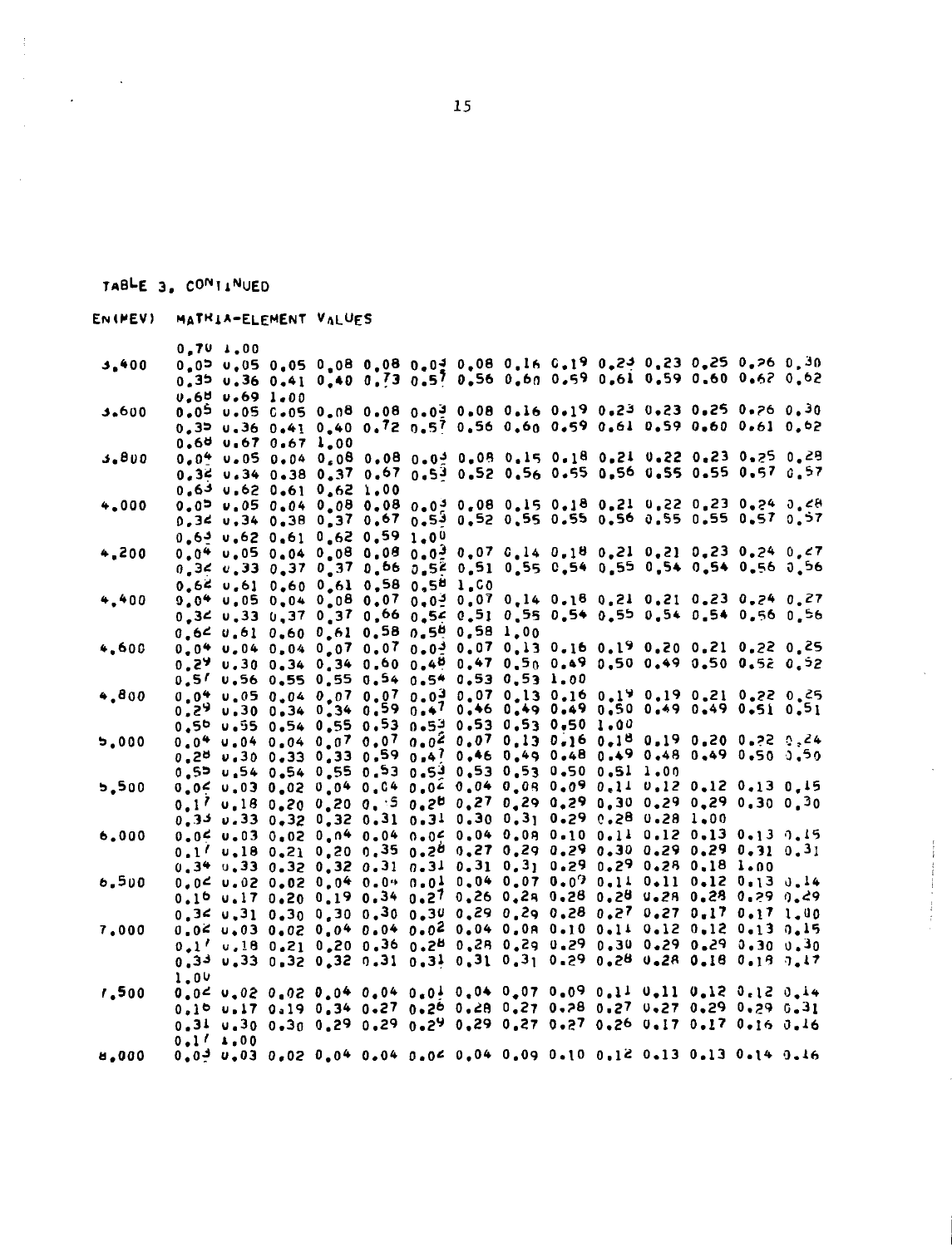#### TABLE 3. CONTINUED

 $\frac{1}{2}$  and  $\frac{1}{2}$ 

| EN (MEV)                       | MATRIA-ELEMENT VALUES                                                                                                                            |  |  |  |  |
|--------------------------------|--------------------------------------------------------------------------------------------------------------------------------------------------|--|--|--|--|
|                                | 0.19 0.20 0.23 0.22 0.39 0.31 0.30 0.32 0.32 0.32 0.31 0.32 0.33 0.33                                                                            |  |  |  |  |
|                                | 0.3/ 0.36 0.35 0.35 0.35 0.34 0.34 0.34 0.32 0.32 0.31 0.20 0.20 0.19                                                                            |  |  |  |  |
|                                | $0.21$ $0.20$ $1.00$                                                                                                                             |  |  |  |  |
| 9.000                          | 0.03 0.03 0.02 0.04 0.04 0.04 0.04 0.09 0.10 0.12 0.13 0.13 0.14 0.16                                                                            |  |  |  |  |
|                                | 0.19 0.20 0.23 0.22 0.39 0.31 0.30 0.32 0.31 0.32 0.31 0.31 0.33 0.33                                                                            |  |  |  |  |
|                                | 0.36 0.36 0.35 0.35 0.34 0.34 0.33 0.34 0.32 0.31 0.31 0.19 0.20 0.19                                                                            |  |  |  |  |
|                                | $0.23$ $0.19$ $0.23$ $1.00$                                                                                                                      |  |  |  |  |
| 10.000                         | $0.03$ u.03 0.03 0.05 0.04 0.04 0.05 0.09 0.11 0.13 0.13 0.14 0.15 0.17                                                                          |  |  |  |  |
|                                | 0.20 0.21 0.24 0.23 0.40 0.32 0.31 0.33 0.33 0.34 0.33 0.33 0.35 0.35                                                                            |  |  |  |  |
|                                | 0.38 0.38 0.37 0.37 0.36 0.36 0.35 0.35 0.34 0.34 0.32 0.20 0.20 0.20                                                                            |  |  |  |  |
|                                | 0.21 0.20 0.24 0.25 1.00                                                                                                                         |  |  |  |  |
| 11.000                         | $0.03$ u.04 0.03 0.06 0.05 0.02 0.05 0.11 0.13 0.15 0.16 0.17 0.18 0.20<br>0.24 0.25 0.28 0.28 0.49 0.39 0.37 0.40 0.39 0.40 0.39 0.40 0.42 0.42 |  |  |  |  |
|                                | 0.40 0.45 0.44 0.44 0.44 0.49 0.43 0.43 0.41 0.40 0.39 0.25 0.25 0.24                                                                            |  |  |  |  |
|                                | $0.27$ $v.24$ $0.30$ $0.32$ $0.34$ $1.00$                                                                                                        |  |  |  |  |
| 12.000                         | 0.03 0.03 0.03 0.06 0.05 0.04 0.05 0.11 0.13 0.15 0.16 0.17 0.18 0.20                                                                            |  |  |  |  |
|                                | 0.23 0.25 0.28 0.27 0.48 0.38 0.37 0.39 0.39 0.40 0.39 0.39 0.41 0.41                                                                            |  |  |  |  |
|                                | 0.45 0.45 0.43 0.43 0.43 0.43 0.42 0.42 0.40 0.39 0.38 0.24 0.24 0.23                                                                            |  |  |  |  |
|                                | 0.25 0.24 0.29 0.30 0.33 0.42 1.00                                                                                                               |  |  |  |  |
| 13.000                         | 0.03 0.03 0.03 0.05 0.05 0.02 0.05 0.10 0.12 0.14 0.15 0.16 0.17 0.19                                                                            |  |  |  |  |
|                                | 0.22 0.24 0.27 0.26 0.45 0.30 0.35 0.37 0.36 0.37 0.36 0.37 0.39 0.39                                                                            |  |  |  |  |
|                                | 0.42 0.42 0.41 0.41 0.40 0.40 0.39 0.39 0.38 0.37 0.36 0.23 0.23 0.22                                                                            |  |  |  |  |
|                                | $0.29$ $0.22$ $0.27$ $0.29$ $0.31$ $0.39$ $0.39$ $1.00$                                                                                          |  |  |  |  |
| 14.000                         | 0.04 0.03 0.02 0.05 0.04 0.04 0.04 0.09 0.11 0.13 0.13 0.14 0.15 0.17                                                                            |  |  |  |  |
|                                |                                                                                                                                                  |  |  |  |  |
|                                | 0.3/ 0.36 0.35 0.35 0.35 0.39 0.34 0.34 0.32 0.32 0.31 0.20 0.20 0.19                                                                            |  |  |  |  |
| 15.000                         | 0.24 0.19 0.24 0.26 0.27 0.34 0.34 0.33 1.00<br>0.00 0.03 0.03 0.06 0.05 0.02 0.05 0.10 0.13 0.15 0.16 0.16 0.17 0.20                            |  |  |  |  |
|                                | 0.23 0.25 0.28 0.27 0.47 0.37 0.36 0.39 0.38 0.39 0.38 0.39 0.41 0.41                                                                            |  |  |  |  |
|                                | 0.45 0.45 0.43 0.43 0.43 0.42 0.42 0.41 0.39 0.39 0.38 0.23 0.23 0.22                                                                            |  |  |  |  |
|                                | 0.24 0.22 0.26 0.26 0.28 0.34 0.34 0.32 0.28 1.00                                                                                                |  |  |  |  |
| 16.000                         | 0.04 0.01 0.01 0.02 0.02 0.01 0.02 0.04 0.05 0.06 0.06 0.06 0.07 0.08                                                                            |  |  |  |  |
|                                | 0.09 0.13 0.12 0.11 0.17 0.13 0.12 0.13 0.13 0.13 0.13 0.13 0.13 0.13                                                                            |  |  |  |  |
|                                | 0.14 0.14 0.13 0.13 0.13 0.13 0.13 0.13 0.12 0.12 0.11 0.07 0.07 0.07                                                                            |  |  |  |  |
|                                | 0.07 0.07 0.08 0.08 0.09 0.11 0.11 0.11 0.10 0.12 1.00                                                                                           |  |  |  |  |
| 1 <sub>B<sub>0</sub></sub> 000 | 0.01 0.01 0.01 0.01 0.01 0.01 0.01 0.03 0.04 0.04 0.04 0.05 0.05 0.06                                                                            |  |  |  |  |
|                                | $0.01$ $0.09$ $0.09$ $0.08$ $0.12$ $0.09$ $0.09$ $0.10$ $0.09$ $0.10$ $0.09$ $0.09$ $0.09$ $0.10$ $0.09$                                         |  |  |  |  |
|                                |                                                                                                                                                  |  |  |  |  |
|                                | 0.05 0.05 0.06 0.06 0.06 0.08 0.08 0.09 0.07 0.08 0.14 1.00                                                                                      |  |  |  |  |
| 20.000                         | $0.01$ 0.01 0.01 0.02 0.01 0.01 0.02 0.03 0.04 0.05 0.05 0.05 0.06 0.06                                                                          |  |  |  |  |
|                                |                                                                                                                                                  |  |  |  |  |
|                                |                                                                                                                                                  |  |  |  |  |
|                                | 0.06 0.06 0.06 0.07 0.07 0.09 0.08 0.08 0.07 0.08 0.14 1.00                                                                                      |  |  |  |  |

16

 $\sim$ 

 $\frac{1}{2}$ 

 $\mathcal{O}(\mathcal{A}^{\mathcal{A}})$  , where  $\mathcal{O}(\mathcal{A}^{\mathcal{A}})$  , where  $\mathcal{O}(\mathcal{A}^{\mathcal{A}})$